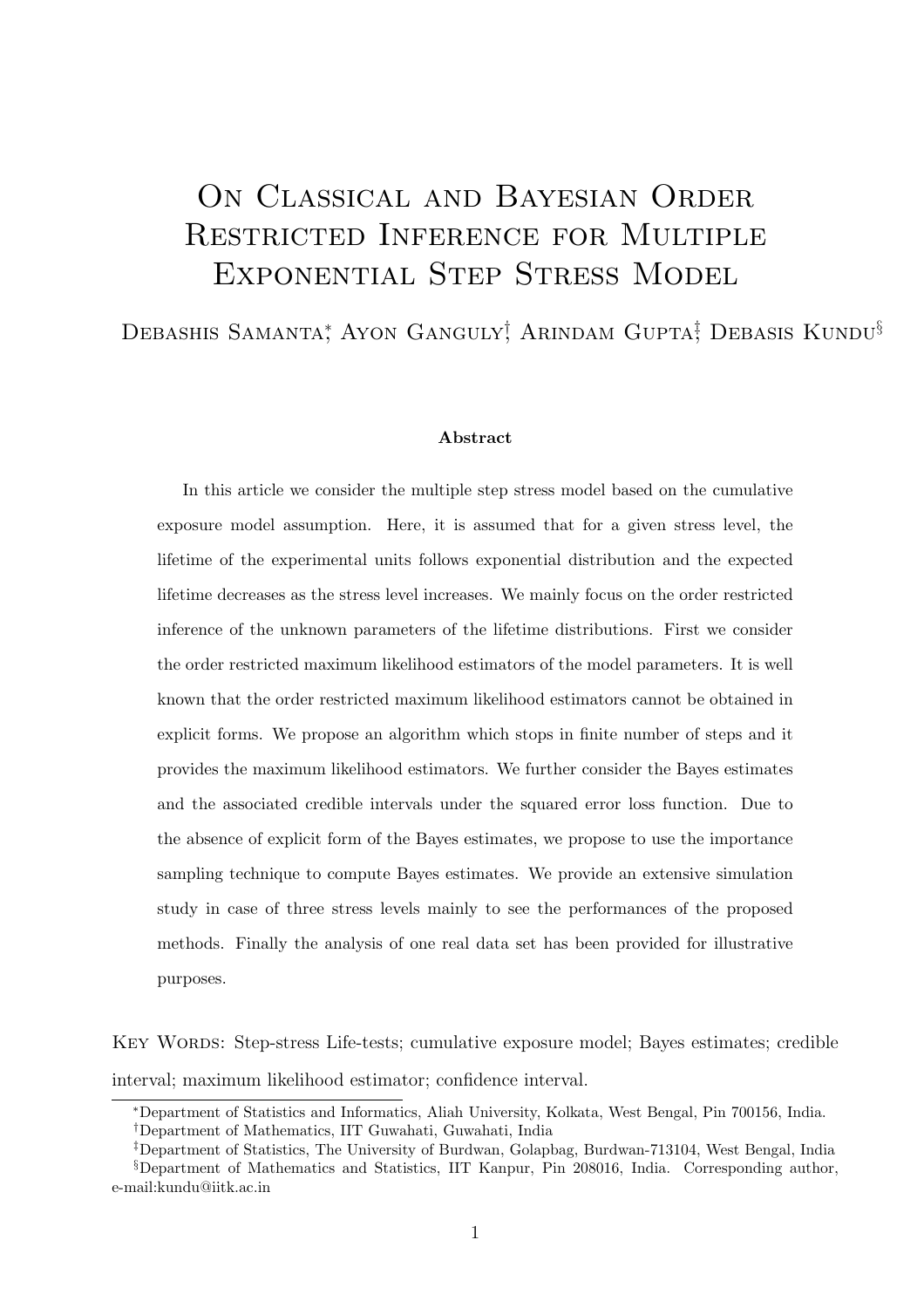# 1 INTRODUCTION

Day by day industrial products become highly reliable and as a result it becomes very difficult to get sufficient failure time data during a life testing experiment for any statistical analysis purposes. The accelerated life testing (ALT) procedure is an effective technique used by the experimenters to overcome such difficulties. In an ALT procedure, products are subjected to higher stress level than the normal operating condition, which ensures early failures of the experimental units. Key references on ALT model are Nelson [14] and Bagdanavicius and Nikulin [1], see also Kateri and Kamps [10], Wang et al. [18] and the references cited therein for some recent developments. Various factors such as temperature, voltage, pressure, load etc. are usually used as stress factors, and they can be applied mainly in two different ways. One is known as the constant stress life testing experiment, where the whole sample is divided in to some sub-groups and different stresses are applied to each sub-group separately. Another one is called as the step stress life testing (SSLT) experiment, in which case the stress level gradually increases. In a SSLT, one starts with  $n$  number of units at the initial stress level  $s_0$ . The stress increases to the next stress level  $s_1$  at a pre-assigned time  $\tau_1$  and then at the time point  $\tau_2$ , the stress level increases to  $s_2$  and so on. In case of only two stress levels the experiment is known as the simple step stress experiment.

Since units are exposed to different stress levels, lifetime distributions of the experimental units vary from one stress level to another. Predominantly used lifetime distributions are exponential, Weibull, generalized exponential, log normal, gamma etc. to analyze data obtained from a SSLT experiment. The most common model assumption made to connect the distributions under different stress levels is the cumulative exposure model (CEM) of Seydyakin [16]. See also Nelson [14] in this respect.

The analysis of SSLT experimental data based on CEM assumption has been discussed quite extensively in the literature. Xiong [19] presented the inference of a simple step stress exponential model by assuming that mean lifetime of the experimental unit is a log-linear function of stresses. Other references on SSLT model are Balakrishnan et al. [4], Balakrishnan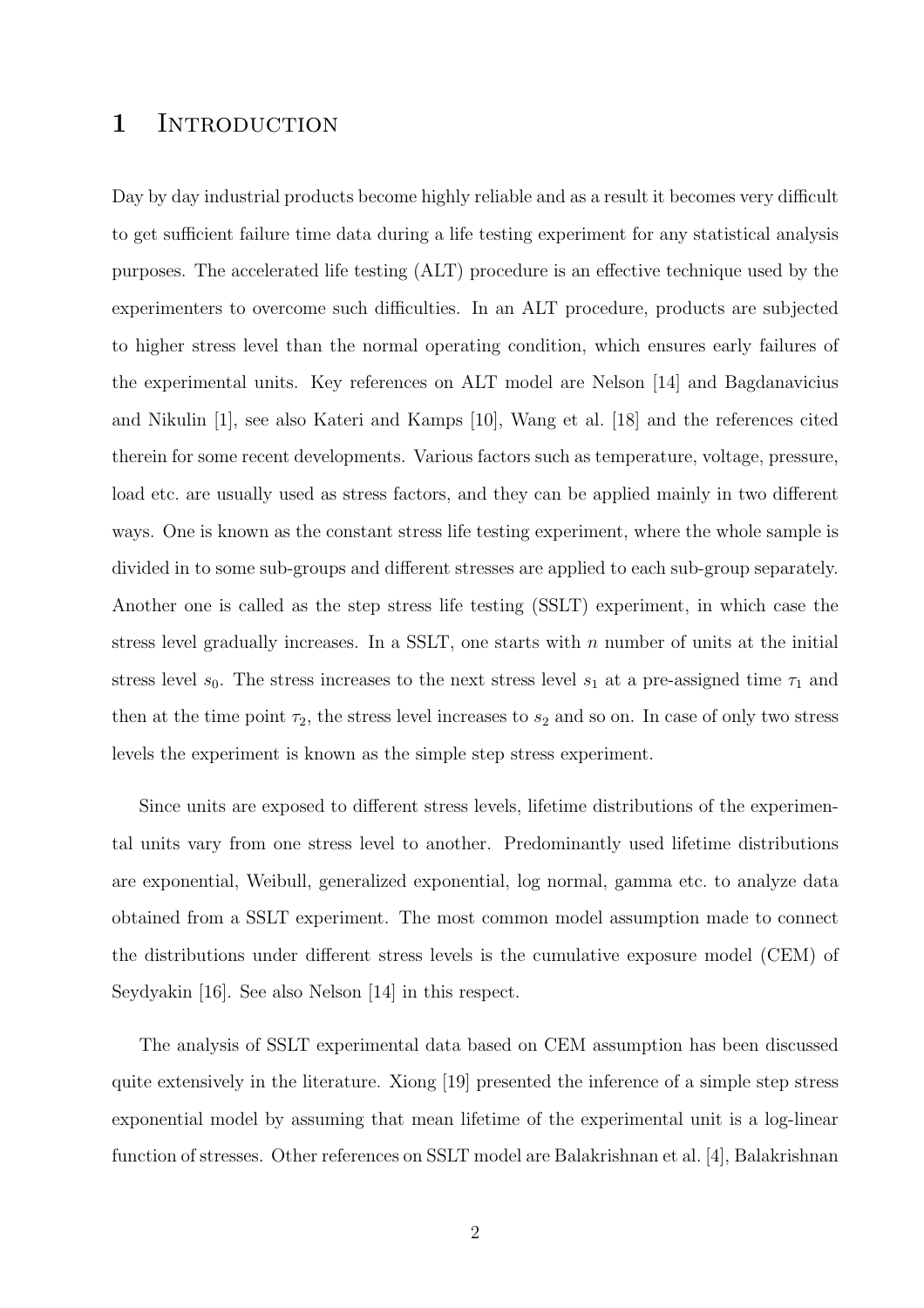and Xie [6, 5], and see the references cited therein. Interested readers are referred to a review article by Balakrishnan [2] on the exact inferential methods of the model parameter of an exponential distribution under different censoring schemes. Recently Mitra et al. [13] have considered the exact inference of a simple step stress model for two parameter exponential distribution. Bayesian inference on SSLT has been considered by Drop et al. [7], Lee and Pan [12], Sha and Pan [17] and Ganguly et al. [8].

To ensure rapid failures of the experimental units, experimenter increases stress levels at the pre-assigned time points in a SSLT experiment. Hence, the expected lifetime of the experimental units gradually decreases with the increase of the stress level. Therefore, there is a natural order restriction among the parameters under different stress levels. If the expected lifetime is  $\theta_i$  at the stress level  $s_{i-1}$ ,  $i = 1, \ldots, m+1$ , then clearly,  $\theta_1 \ge \theta_2 \ge \ldots \ge \theta_{m+1}$ . Most of the inferences in the literature do not consider this assumption. First Balakrishnan et al. [3] developed order restricted maximum likelihood estimation for the exponential multiple step stress model under Type-I and Type-II censoring scheme using isotonic regression method. Recently Samanta et al. [15] have considered order restricted Bayesian inference for the exponential parameters of a simple step stress model using reparametrization method. A comprehensive review of different aspects of step-stress models can be found in Kundu and Ganguly [11].

Balakrishnan et al. [3] obtained the order restricted maximum likelihood estimators (MLEs) using isotonic regression method and they are quite complicated to use in practice, see for example eqn. (9) of that paper. In this paper we have considered the same model as in Balakrishnan et al. [3], but we have made a reparametrization of the model parameters. First we consider the classical inference of the order restricted parameters. We have provided an algorithm which after finite number of steps produces the MLEs of the unknown parameters in explicit forms. Similarly as in Balakrishnan et al. [3], here also it is observed that the MLEs of the unknown parameters exist even when there is no observation in some of the stress levels, provided they are not on the boundaries. Based on the observed Fisher information matrix, we obtain the confidence intervals of the unknown parameters.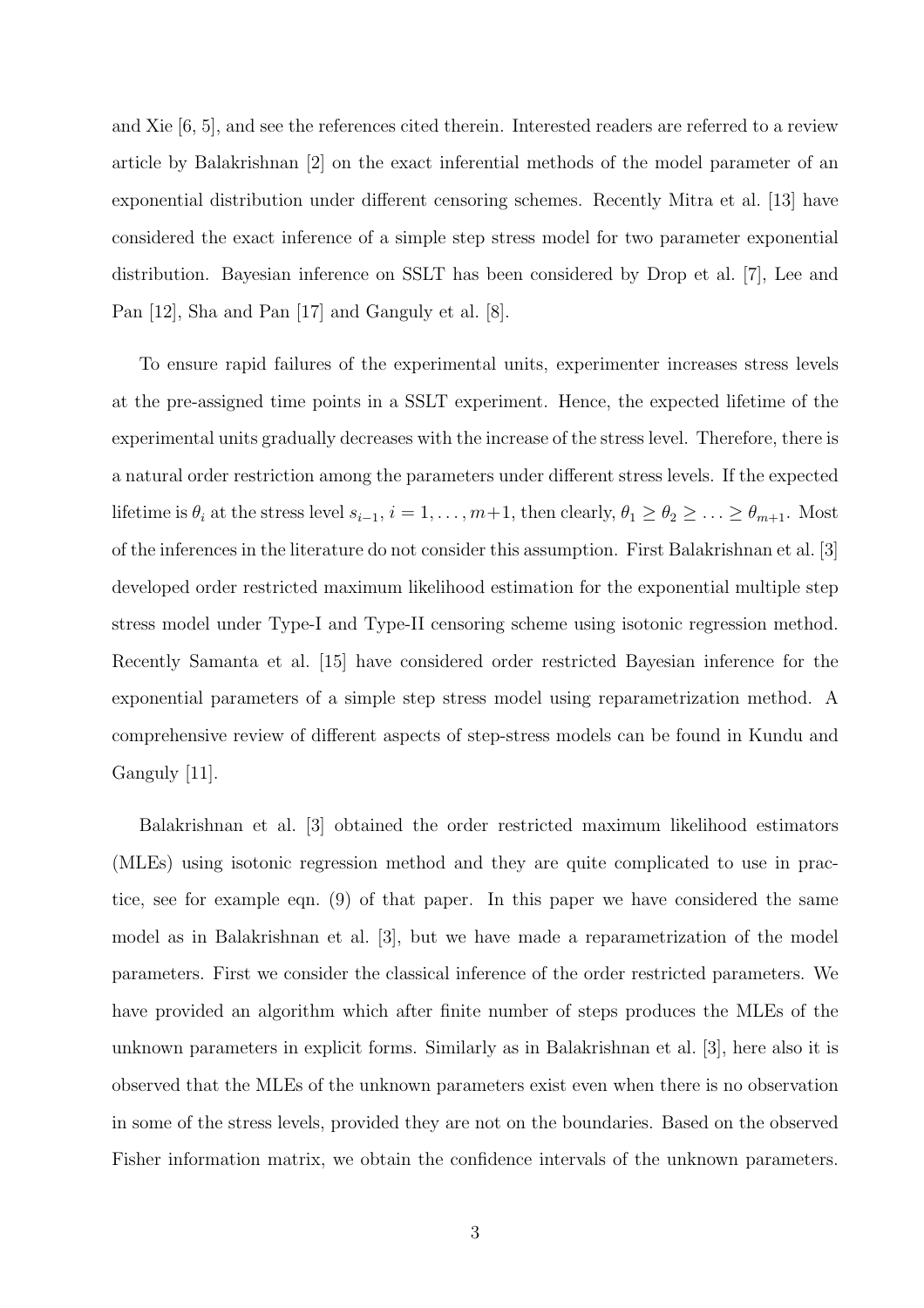We further consider the order restricted Bayesian inference of the unknown parameters under a fairly flexible priors. Since the Bayes estimates cannot be obtained in explicit forms, we propose to use importance sampling technique to compute the Bayes estimates and the associated credible intervals (CRIs). Extensive simulation experiments have been performed to see the effectiveness of proposed method and its advantages over the unconstrained MLEs. Finally, the analysis of one real data set has been performed for illustrative purposes.

The rest of the paper is organized as follows. In Section 2, we provide the model assumption, the reparametrization and the corresponding likelihood function. In Section 3, the MLEs and the associated theoretical results are provided. Construction of the confidence intervals of the unknown parameters based on the asymptotic distribution of the MLEs and using bootstrap method, have been provided in Section 4. The order restricted Bayesian inference of the unknown parameters is provided in Section 5. The simulation results and the analysis of one real data set have been presented in Section 6, and finally in Section 7 we draw conclusions of the paper.

### 2 MODEL ASSUMPTION AND LIKELIHOOD FUNCTION

We consider multiple step stress model as in Balakrishnan et al. [3] when the lifetime of the experimental units follow one-parameter exponential distributions. Assume  $n$  identical experimental units are put into a life testing experiment with the initial stress level  $s_0$  and the stress changes from  $s_{i-1}$  to  $s_i$  at the pre-fixed time points  $\tau_i, i = 1, \ldots, m$ , respectively. The experiment continues till the last unit fails. Hence, the data came from this experiment is of the form  $t_{1:n} < ... < t_{n_1:n} < \tau_1 < t_{n_1+1:n} < ... < t_{n_1+n_2:n} < \tau_2 < ... < \tau_m <$  $t_{(n_1+\ldots+n_m+1):n} < \ldots < t_{n:n}$ . Here  $n_i$  is the number of failures at the stress level  $s_{i-1}$  for  $i = 1, \ldots, m + 1$ . Note that some of the  $n_i$  may be zero also.

It is further assumed that the lifetime distribution of experimental units under stress level  $s_{i-1}$  follows an exponential distribution with mean  $\theta_i$ . To relate the lifetime distribution of one stress level to the preceding stress level we follow the CEM assumptions, hence, the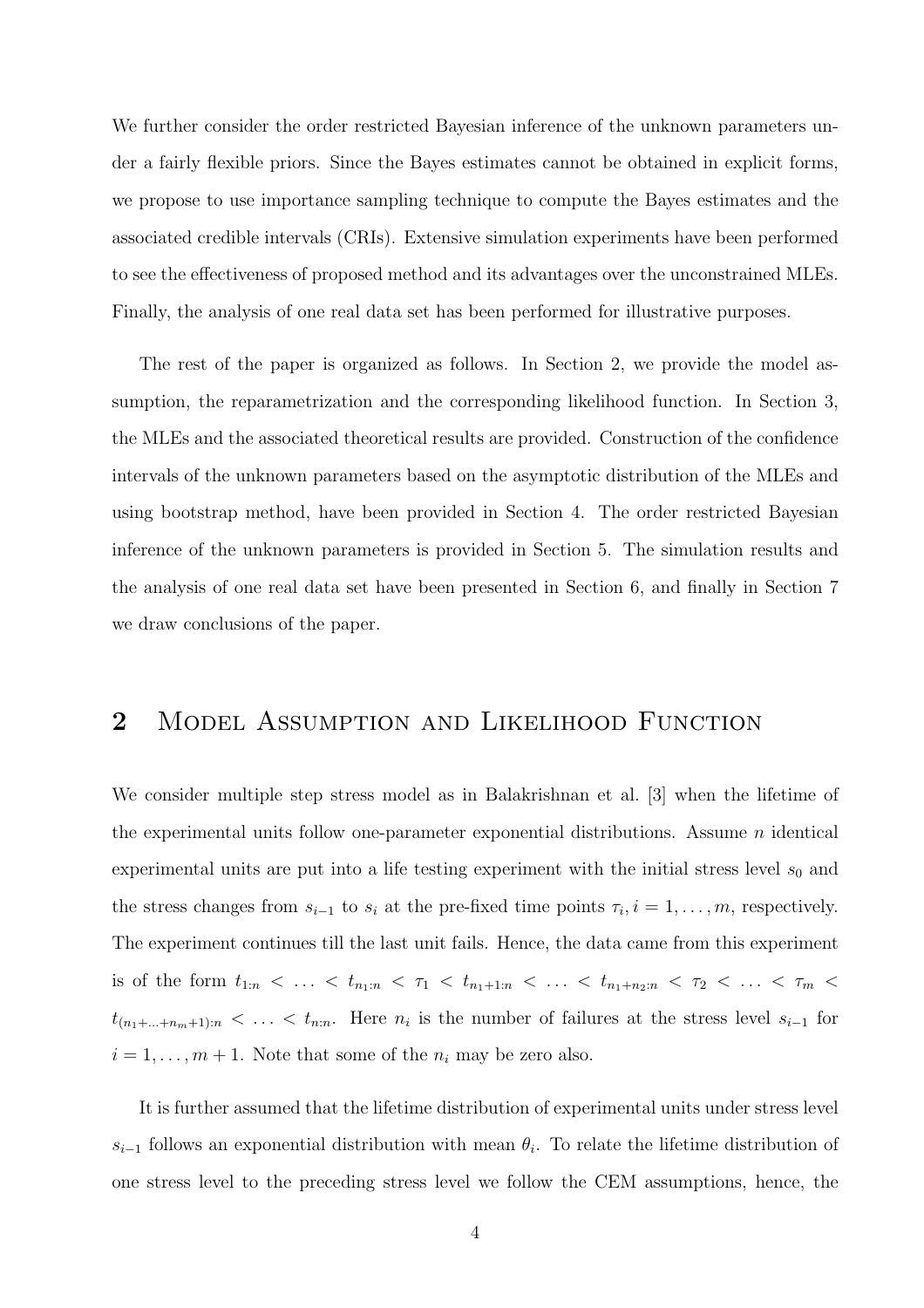cumulative distribution function (CDF) of the lifetime of the experimental unit is given by

$$
F(t) = \begin{cases} F_1(t) & \text{if } 0 < t \leq \tau_1 \\ F_k(c_{k-1} + t - \tau_{k-1}) & \text{if } \tau_{k-1} < t < \tau_k \\ F_{m+1}(c_m + t - \tau_m) & \text{if } \tau_m < t < \infty, \end{cases} \tag{1}
$$

where

$$
F_k(x) = 1 - e^{-\frac{x}{\theta_k}}
$$

and  $c_k$ 's can be obtained from the following equations;

$$
F_k(c_{k-1}) = F_{k-1}(c_{k-2} + \tau_{k-1} - \tau_{k-2}); \quad k = 2, 3, \ldots, m+1.
$$

By solving the above recursion relations one can easily obtain

$$
c_{k-1} = \theta_k \sum_{j=1}^{k-1} \frac{\tau_j - \tau_{j-1}}{\theta_j}; \quad k = 2, 3, \dots, m+1,
$$

with  $c_0 = 0$  and  $\tau_0 = 0$ . Hence, the probability density function (PDF) associated with the CDF  $(1)$  is given by

$$
f(t) = \begin{cases} \frac{1}{\theta_1} e^{-\frac{t}{\theta_1}} & \text{if } 0 < t \le \tau_1\\ \frac{1}{\theta_k} e^{-\frac{(c_{k-1} + t - \tau_{k-1})}{\theta_k}} & \text{if } \tau_{k-1} < t < \tau_k \text{ for } k = 2, 3, \dots, m\\ \frac{1}{\theta_{m+1}} e^{-\frac{(c_m + t - \tau_m)}{\theta_{m+1}}} & \text{if } \tau_m < t < \infty. \end{cases} \tag{2}
$$

Since in a step stress experiment as the stress level increases the expected lifetime of the experimental units decreases, there is a natural ordering on  $\theta_i$ 's in this case as follows:  $\theta_1 \geq \ldots \geq \theta_{m+1} > 0$ . Let us consider the following reparametrization of the parameters:

$$
\theta_i = \beta_{i-1}\theta_{i-1} = \theta_1 \prod_{j=1}^{i-1} \beta_j
$$

for  $i = 2, 3, \ldots, m+1$ , where  $0 < \beta_1, \ldots, \beta_m \leq 1$ . Since there is a one to one correspondence between  $\{\theta_1, \ldots, \theta_{m+1}\}\$  and  $\{\theta_1, \beta_1, \ldots, \beta_m\}\$ , the statistical inference based on the two sets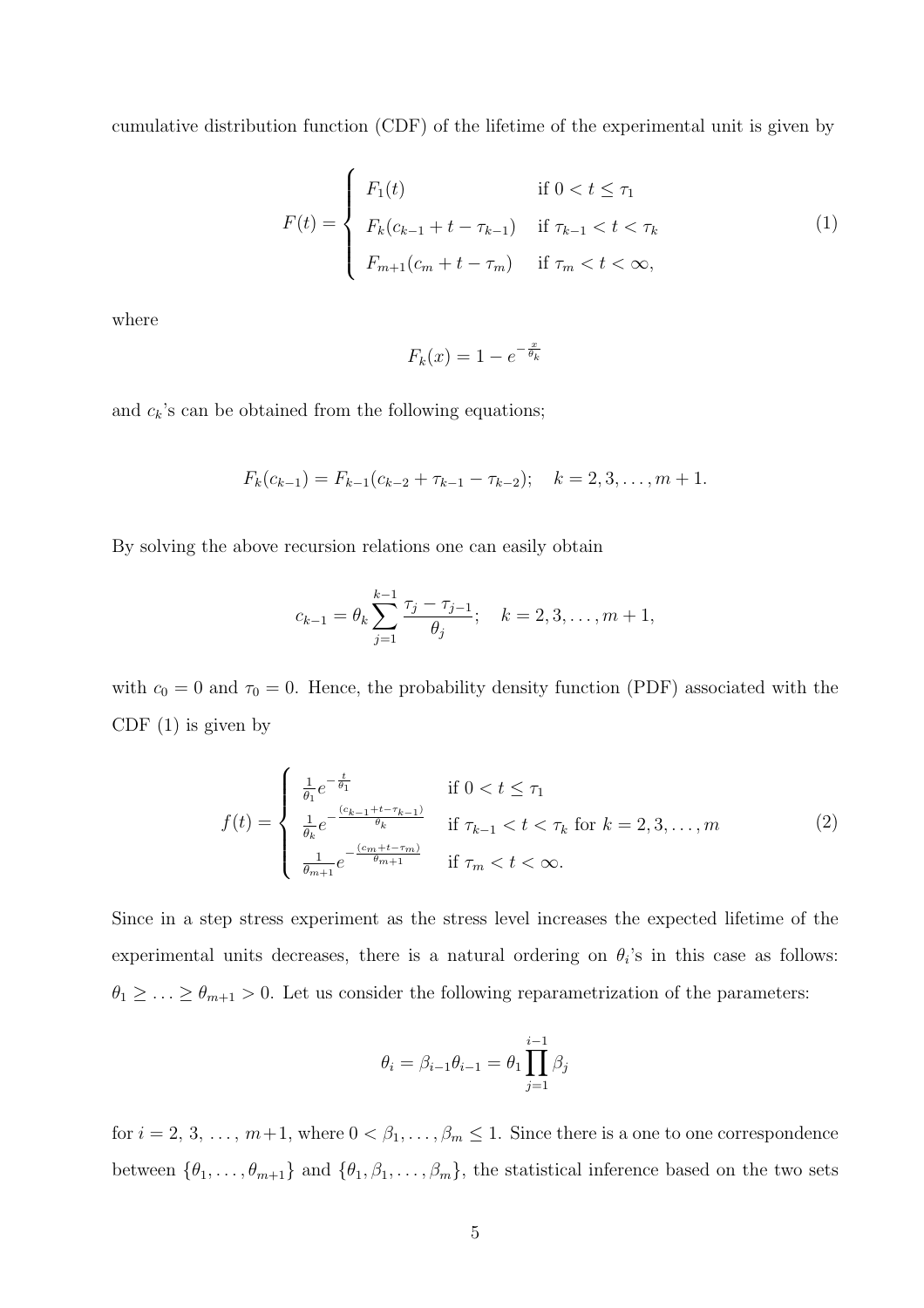of parameters will be equivalent.

The likelihood function of the data based on the parameters  $\{\theta_1, \beta_1, \dots, \beta_m\}$ , is given by

$$
L(\theta_1, \beta_1, \dots, \beta_m; Data) \propto \frac{e^{-\frac{A(\beta_1, \dots, \beta_m)}{\theta_1}}}{\theta_1^n \beta_1^{\overline{n}_2} \beta_2^{\overline{n}_3} \dots \beta_m^{\overline{n}_{m+1}}}.
$$
\n(3)

where

$$
A(\beta_1, ..., \beta_m) = D_1 + \sum_{i=2}^{m+1} \frac{D_i}{\prod_{j=1}^{i-1} \beta_j},
$$
  
\n
$$
D_1 = \sum_{i=1}^{n-\overline{n}_2} t_{i:n} + \overline{n}_2 \tau_1,
$$
  
\n
$$
D_k = \sum_{i=n-\overline{n}_k+1}^{n-\overline{n}_{k+1}} (t_{i:n} - \tau_{k-1}) + \overline{n}_{k+1} (\tau_k - \tau_{k-1}), \quad k = 2, 3, ..., m,
$$
  
\n
$$
D_{m+1} = \sum_{i=n-\overline{n}_{m+1}+1}^{n} (t_i - \tau_m),
$$

and  $\overline{n}_k = \sum^{m+1}$  $i=$  $n_i, k = 1, 2, \ldots m + 1$ . Note that here  $A(\beta_1, \ldots, \beta_m)$  depends on the data, but we do not make it explicit for brevity.

# 3 Maximum Likelihood Estimation

The MLEs of  $\{\theta_1, \beta_1, \dots, \beta_m\}$  can be obtained by maximizing the likelihood function (3) with respect to the unknown parameters over the region  $\mathbf{S} = (0, \infty) \times (0, 1]^m$ . The log-likelihood function without the additive constant is given by

$$
l(\theta_1, \beta_1, \dots, \beta_m; Data) = -n \ln \theta_1 - \sum_{j=1}^m \bar{n}_{j+1} \ln \beta_j - \frac{1}{\theta_1} \left[ \sum_{i=1}^{m+1} \frac{D_i}{\prod_{j=0}^{i-1} \beta_j} \right].
$$
 (4)

Therefore, the MLEs of  $\theta_1, \beta_1, \ldots, \beta_m$  can be obtain by maximizing (4) over S. Let us first consider the case that there is at least one failure in each stress level, later we will consider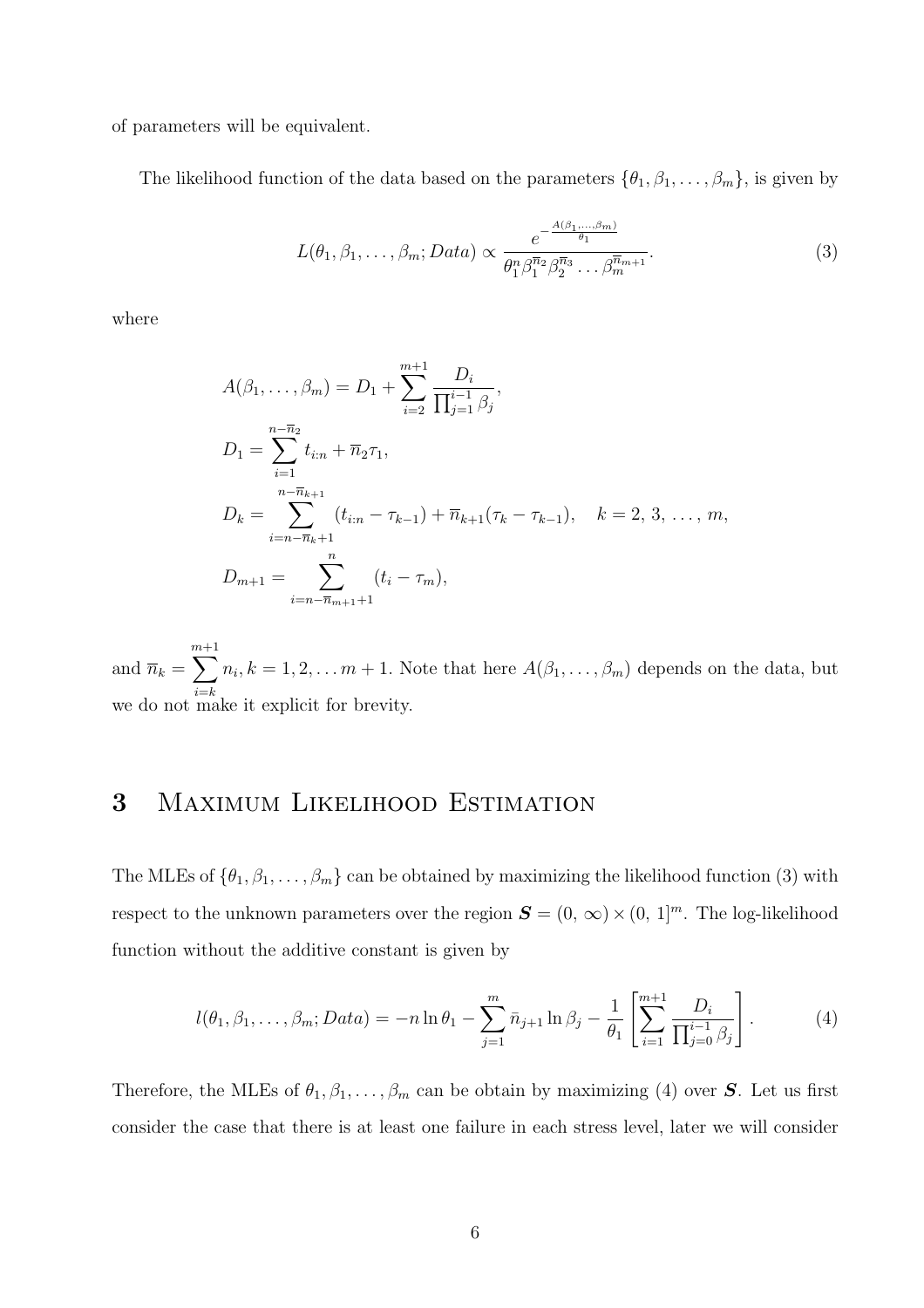the general case. Now, the  $m + 1$  normal equations can be written as follows:

$$
n\theta_1 = D_1 + \frac{D_2}{\beta_1} + \frac{D_3}{\beta_1 \beta_2} + \dots + \frac{D_{m+1}}{\beta_1 \beta_2 \dots \beta_m},
$$
  
\n
$$
\overline{n}_2 \beta_1 = \frac{D_2}{\theta_1} + \frac{D_3}{\beta_2 \theta_1} + \dots + \frac{D_{m+1}}{\beta_2 \beta_3 \dots \beta_m \theta_1},
$$
  
\n
$$
\vdots
$$
  
\n
$$
\overline{n}_m \beta_{m-1} = \frac{D_m}{\beta_1 \beta_2 \dots \beta_{m-2} \theta_1} + \frac{D_{m+1}}{\beta_1 \beta_2 \dots \beta_{m-2} \beta_m \theta_1},
$$
  
\n
$$
\overline{n}_{m+1} \beta_m = \frac{D_{m+1}}{\beta_1 \beta_2 \dots \beta_{m-1} \theta_1}.
$$
  
\n(5)

Let  $\hat{\theta}_1^*, \hat{\beta}_2^*, \dots, \hat{\beta}_m^*$  be the solutions of (5), then

$$
\widehat{\theta}_1^* = \frac{D_1}{n_1}, \quad \widehat{\beta}_1^* = \frac{D_2}{n_2 \widehat{\theta}_1^*}, \quad \widehat{\beta}_2^* = \frac{D_3}{n_3 \widehat{\beta}_1^* \widehat{\theta}_1^*}, \dots, \widehat{\beta}_m^* = \frac{D_{m+1}}{n_{m+1} \widehat{\beta}_1^* \widehat{\beta}_2^* \dots \widehat{\beta}_{m-1}^* \widehat{\theta}_1^*}.
$$

Note that if  $0 < \beta_i^* \leq 1$ , for  $i = 1, 2, ..., m$ , then  $\theta_1^*, \beta_1^*, ..., \beta_m^*$ , are the MLEs of  $\theta_1, \beta_1, ..., \beta_m$ , respectively. If some of the  $\hat{\beta}_i^* > 1$  for  $i = 1, ..., m$ , the MLEs can be obtained using the following Algorithm 1.

#### Algorithm 1:

Step 1: For the given data  $t = (t_{1:n}, \ldots, t_{n:n})$ , estimate  $\theta_1^*, \beta_1^*, \ldots, \beta_m^*$  and check whether  $\beta_i^* \leq 1$   $(i = 1, \ldots, m)$  or not.

Step 2: If  $\hat{\beta}_i^* \leq 1$  for all  $i = 1, 2, ..., m$ , then they are the MLEs of  $\beta_i$  and  $\hat{\theta}_1^*$  is the MLE of  $\theta_1$ .

Step 3: If one or some of the  $\hat{\beta}_i^* > 1$  then replace all of them by 1 in the log-likelihood function and re-estimate the remaining parameters by maximizing the profile log-likelihood.

Step 4: Check the estimates of  $\beta_i$ 's obtain in Step 3 are less than or equals to one or not. If all of them are less than or equals to one then they are the MLEs and the corresponding estimate of  $\theta_1$  is the MLE of  $\theta_1$ .

Step 5: If one or some of the estimates of  $\beta_i$ 's obtain in Step 3 is greater than one then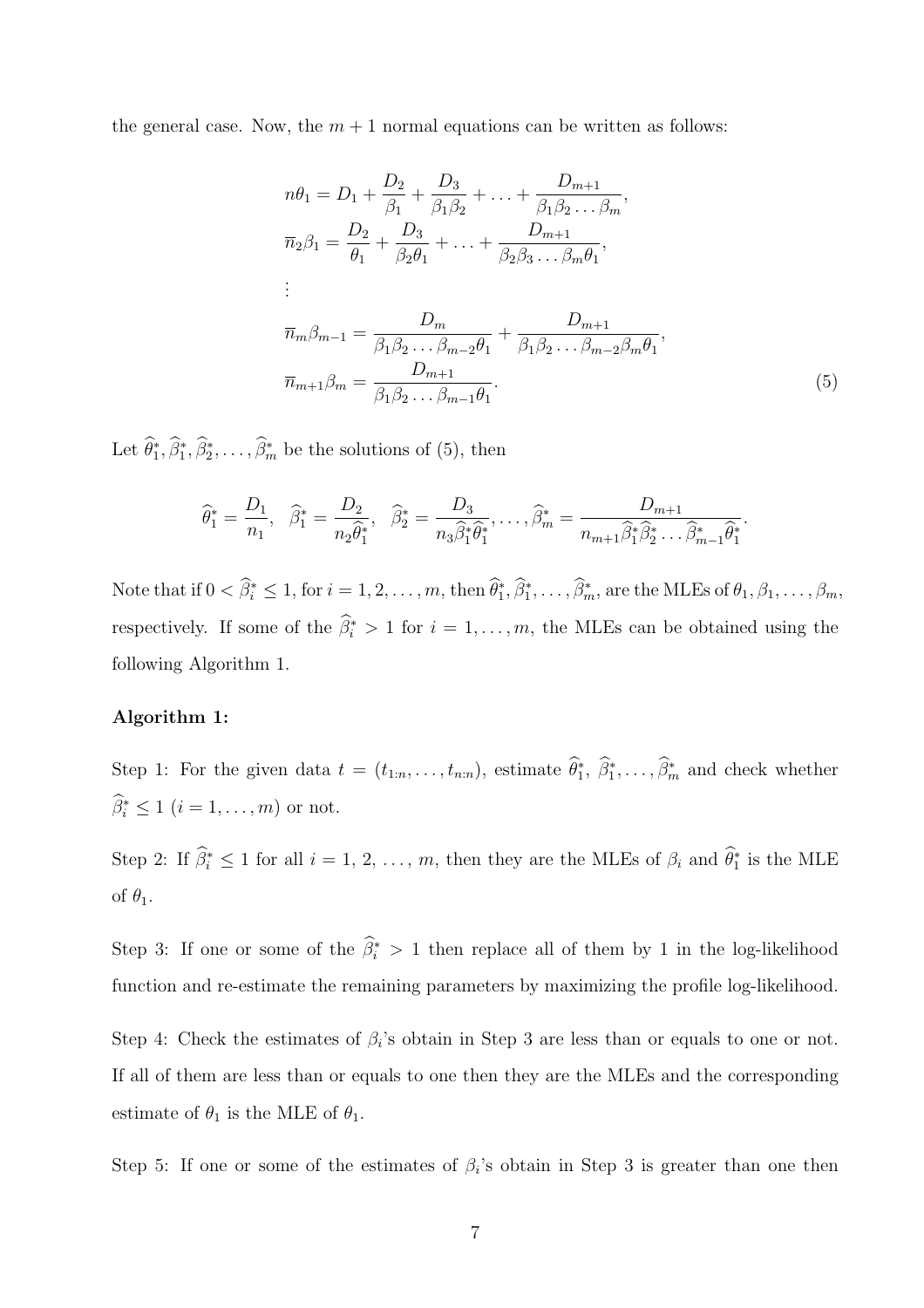repeat Step 3 and Step 4 until we get the estimate of all  $\beta_i$ 's less than or equal to 1.

Theorem 1. *Algorithm 1 stops in a finite number of steps.*

*Proof.* Since m is finite, the algorithm stops in a finite number of steps.  $\Box$ 

**Theorem 2.** *Algorithm 1 provides the MLEs of*  $\theta_1, \beta_1, \ldots, \beta_m$  *under the constraints*  $0 < \beta_1, \ldots, \beta_m \leq 1.$ 

*Proof.* See in the Appendix A.

Now consider the case when there is no failure in one or more internal stress levels. We will show that in this case also order restricted MLEs exist unlike the general MLEs.

**Theorem 3.** If there is no failure at the stress level  $s_k$  for  $k = 1, \ldots, m-1$ , then the MLE *of*  $\beta_k$  *is* 1.

*Proof.* See in the Appendix B.

Therefore, using Theorem 3, we have

$$
\widehat{\theta}_1^* = \begin{cases} \frac{D_1}{n_1} & \text{if } n_2 \neq 0 \\ \frac{D_1 + D_2 + \dots + D_l}{n_1} & \text{if } n_2 = n_3 = \dots = n_l = 0, \quad n_{l+1} \neq 0, \quad l = 2, 3, \dots, m, \end{cases}
$$

and for  $k = 1, 2, ..., m - 1$ .

$$
\widehat{\beta}_{k}^{*} = \begin{cases}\n1 & \text{if } n_{k+1} = 0 \\
\frac{D_{k+1}}{n_{k+1}\widehat{\beta}_{1}^{*}...\widehat{\beta}_{k-1}^{*}\widehat{\theta}_{1}^{*}} & \text{if } n_{k+1} \neq 0, \quad n_{k+2} \neq 0 \\
\frac{D_{k+1} + \dots + D_{k+l}}{n_{k+1}\widehat{\beta}_{1}^{*}...\widehat{\beta}_{k-1}^{*}\widehat{\theta}_{1}^{*}} & \text{if } n_{k+1} \neq 0, \quad n_{k+2} = \dots = n_{k+l} = 0, \quad n_{k+l+1} \neq 0, \quad l = 2, \dots, m-k, \\
\widehat{\beta}_{m}^{*} = \frac{D_{m+1}}{n_{m+1}\widehat{\beta}_{1}^{*}\widehat{\beta}_{2}^{*}...\widehat{\beta}_{m-1}^{*}\widehat{\theta}_{1}^{*}}.\n\end{cases}
$$

Once we obtain  $\hat{\theta}_1^*, \hat{\beta}_1^*, \ldots, \hat{\beta}_m^*$ , the MLEs of  $\theta_1, \beta_1, \ldots, \beta_m$  can be calculated using Algorithm 1.

 $\Box$ 

 $\Box$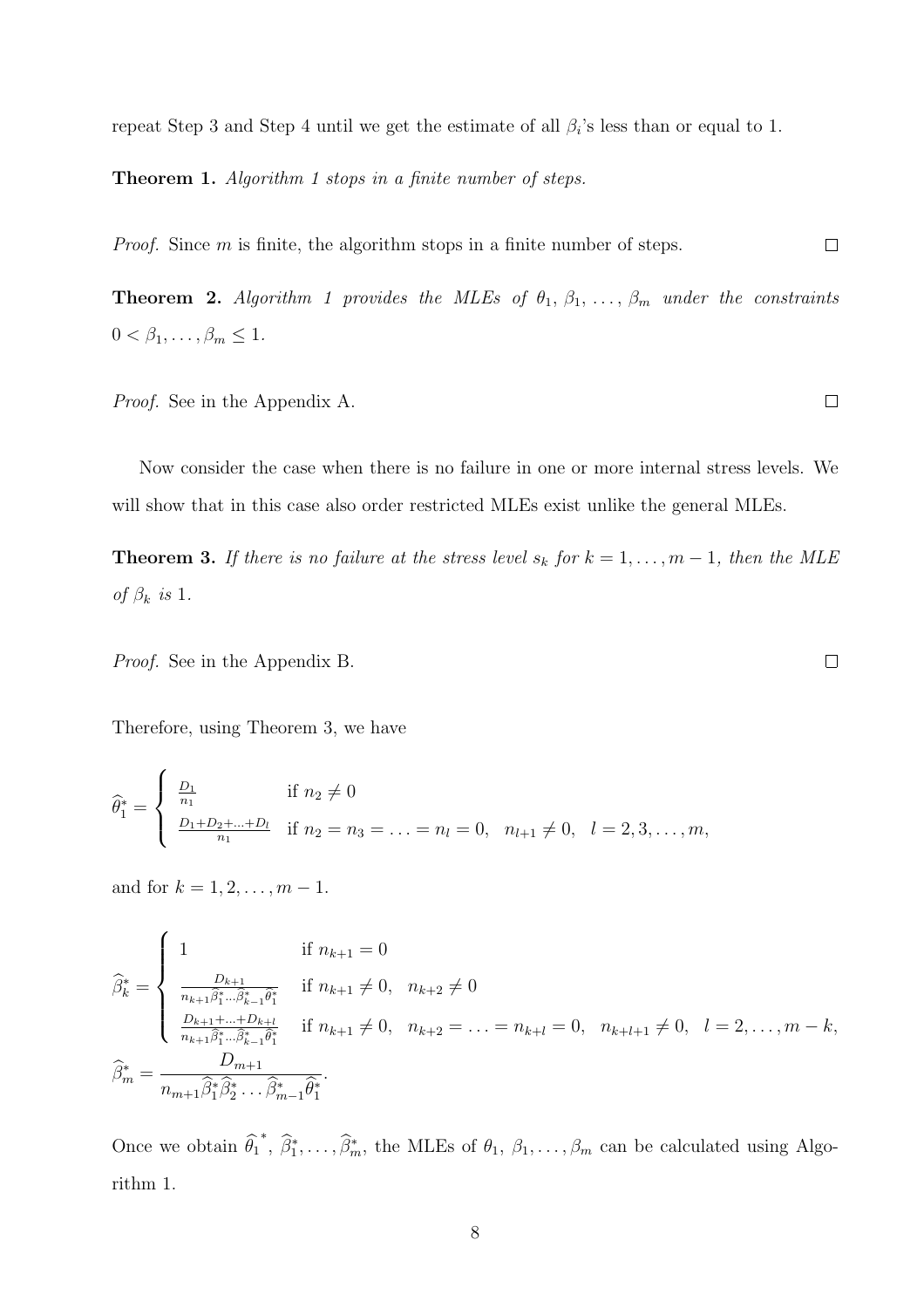# 4 DIFFERENT CONFIDENCE INTERVALS

### 4.1 ASYMPTOTIC CONFIDENCE INTERVAL

In this section we provide the asymptotic confidence intervals of  $\theta_1, \ldots, \theta_{m+1}$  based on the observed Fisher information matrix. First we calculate the observed Fisher information matrix of  $\theta_1, \beta_1, \ldots, \beta_m$ . Let us denote  $\eta_1 = \theta_1$  and  $\eta_k = \beta_{k-1}$ , for  $k = 2, \ldots, m+1$ . Then the observed Fisher information matrix becomes

$$
F = ((f_{ij})) = ((-\frac{\delta^2 l}{\delta \eta_i \delta \eta_j})).
$$

Here for  $i = 1, ..., m + 1, j = i + 1, ..., m + 1$ 

$$
f_{ii} = \frac{\overline{n}_i}{\eta_i^2} - \frac{2D_i}{\eta_1 \eta_2 \dots \eta_i^3} - \frac{2D_{i+1}}{\eta_1 \eta_2 \dots \eta_i^3 \eta_{i+1}} - \dots - \frac{2D_{m+1}}{\eta_1 \eta_2 \dots \eta_i^3 \eta_{i+1} \dots \eta_{m+1}},
$$
  
\n
$$
f_{ij} = -\frac{D_j}{\eta_1 \dots \eta_{i-1} \eta_i^2 \eta_{i+1} \dots \eta_{j-1} \eta_j^2} - \frac{D_{j+1}}{\eta_1 \dots \eta_{i-1} \eta_i^2 \eta_{i+1} \dots \eta_{j-1} \eta_j^2 \eta_{j+1}} - \dots - \frac{D_{m+1}}{\eta_1 \dots \eta_{i-1} \eta_i^2 \eta_{i+1} \dots \eta_{j-1} \eta_j^2 \eta_{j+1} \dots \eta_{m+1}} = f_{ji}.
$$

Now to compute the observed Fisher information matrix of  $\theta_1, \ldots, \theta_{m+1}$ , let us consider the following transformation

$$
\widehat{\theta} = \begin{bmatrix} \widehat{\theta}_1 \\ \widehat{\theta}_2 \\ \vdots \\ \widehat{\theta}_m \\ \widehat{\theta}_{m+1} \end{bmatrix} = \begin{bmatrix} \widehat{\theta}_1 \\ \widehat{\beta}_1 \widehat{\theta}_1 \\ \vdots \\ \widehat{\beta}_1 \widehat{\beta}_2 \dots \widehat{\beta}_{m-1} \widehat{\theta}_1 \\ \widehat{\beta}_1 \widehat{\beta}_2 \dots \widehat{\beta}_m \widehat{\theta}_1 \end{bmatrix} = \begin{bmatrix} g_1 \\ g_2 \\ \vdots \\ g_m \\ g_{m+1} \end{bmatrix}.
$$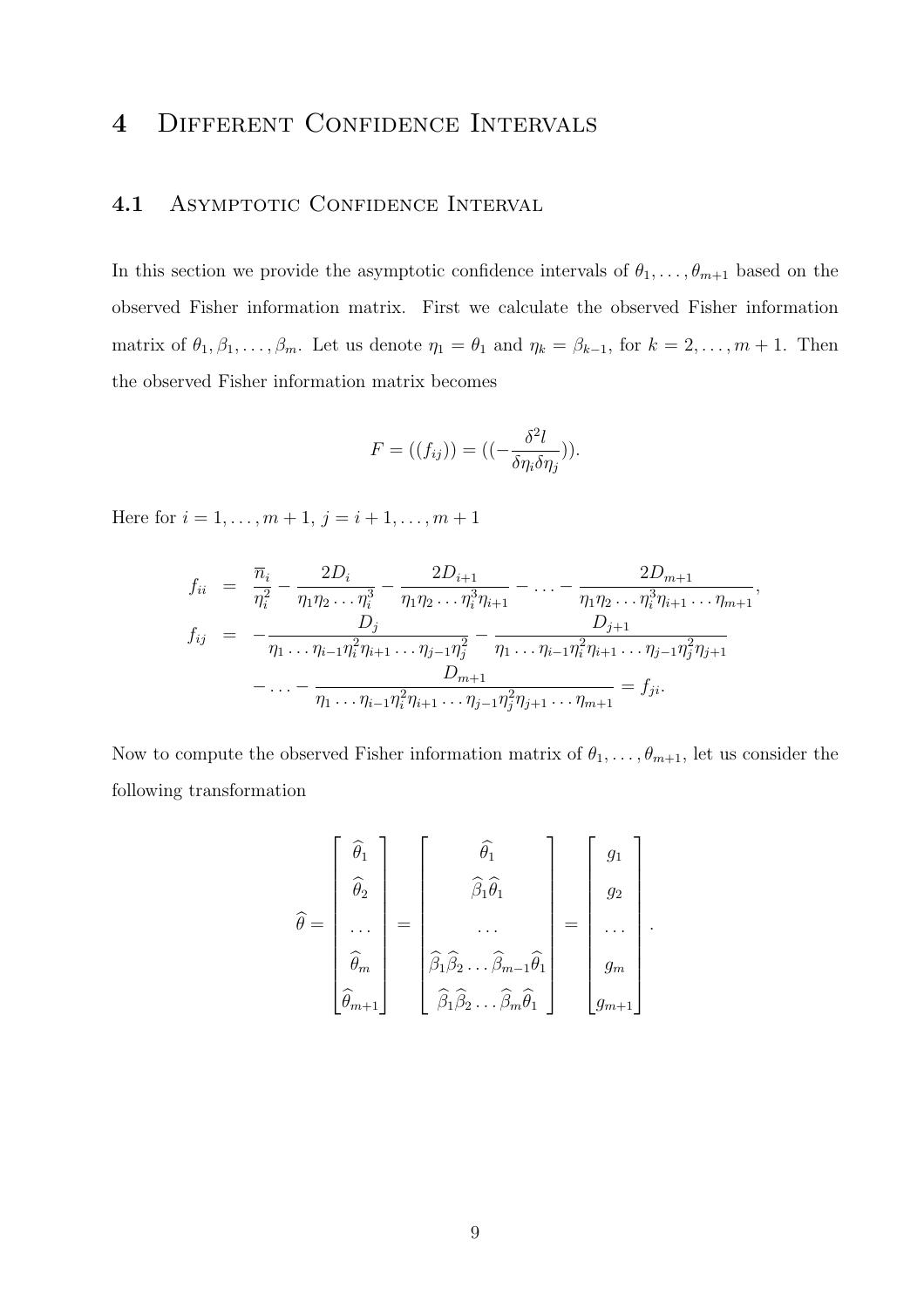hence, the observed Fisher information matrix of  $\theta_1, \ldots, \theta_{m+1}$  is  $G'FG$ , where,

$$
G' = \begin{bmatrix} \frac{\delta g_1}{\delta \theta_1} & \frac{\delta g_1}{\delta \beta_1} & \cdots & \frac{\delta g_1}{\delta \beta_{m-1}} & \frac{\delta g_1}{\delta \beta_m} \\ \frac{\delta g_2}{\delta \theta_1} & \frac{\delta g_2}{\delta \beta_1} & \cdots & \frac{\delta g_2}{\delta \beta_{m-1}} & \frac{\delta g_2}{\delta \beta_m} \\ \cdots & \cdots & \cdots & \cdots \\ \frac{\delta g_{m+1}}{\delta \theta_1} & \frac{\delta g_{m+1}}{\delta \beta_1} & \cdots & \frac{\delta g_{m+1}}{\delta \beta_{m-1}} & \frac{\delta g_{m+1}}{\delta \beta_m} \end{bmatrix}
$$

and

$$
\frac{\delta g_k}{\delta \beta_i} = \begin{cases}\n\hat{\beta}_1 \dots \hat{\beta}_{i-1} \hat{\beta}_{i+1} \dots \hat{\beta}_{k-1} \hat{\theta}_1 & \text{for } k = 2, 3, \dots, m+1 \text{ and } i = 1, 2, \dots, k-1 \\
0 & \text{for } k = 2, 3, \dots, m \text{ and } i = k, k+1, \dots, m, \\
\frac{\delta g_1}{\delta \theta_1} = 1, \quad \frac{\delta g_1}{\delta \beta_i} = 0; \quad i = 1, \dots, m, \text{ and } \frac{\delta g_k}{\delta \theta_1} = \beta_1 \beta_2 \dots \beta_{k-1}; \quad k = 2, 3, \dots, m+1.\n\end{cases}
$$

Therefore, under the assumption of asymptotic normality,  $100(1 - \alpha)$ % asymptotic CI of  $\theta_i$  is given by

$$
\left[\widehat{\theta}_i \pm z_{1-\frac{\alpha}{2}}\sqrt{V_{ii}}\right],
$$

where  $V_{ii}$  is  $(i, i)$ -th element of the matrix  $(G'FG)^{-1}$ .

# 4.2 BOOTSTRAP CONFIDENCE INTERVAL

In this subsection, we discuss about the construction of parametric bootstrap confidence intervals of the unknown parameters. The following algorithm can be used to construct the parametric bootstrap confidence intervals.

#### Algorithm 2:

Step 1: For a given  $n, \tau_1, \ldots, \tau_m$  and from the sample  $t = (t_{1:n}, t_{2:n}, \ldots, t_{n:n})$  obtain  $\widehat{\theta}_1, \ldots, \widehat{\theta}_{m+1}$ , the MLEs of the respective parameters.

Step 2: Simulate a sample of size n, say,  $t^* = (t^*_{1:n}, t^*_{2:n}, \ldots, t^*_{n:n})$  from (2) with parameters  $\widehat{\theta}_1, \widehat{\theta}_2, \ldots \widehat{\theta}_{m+1}.$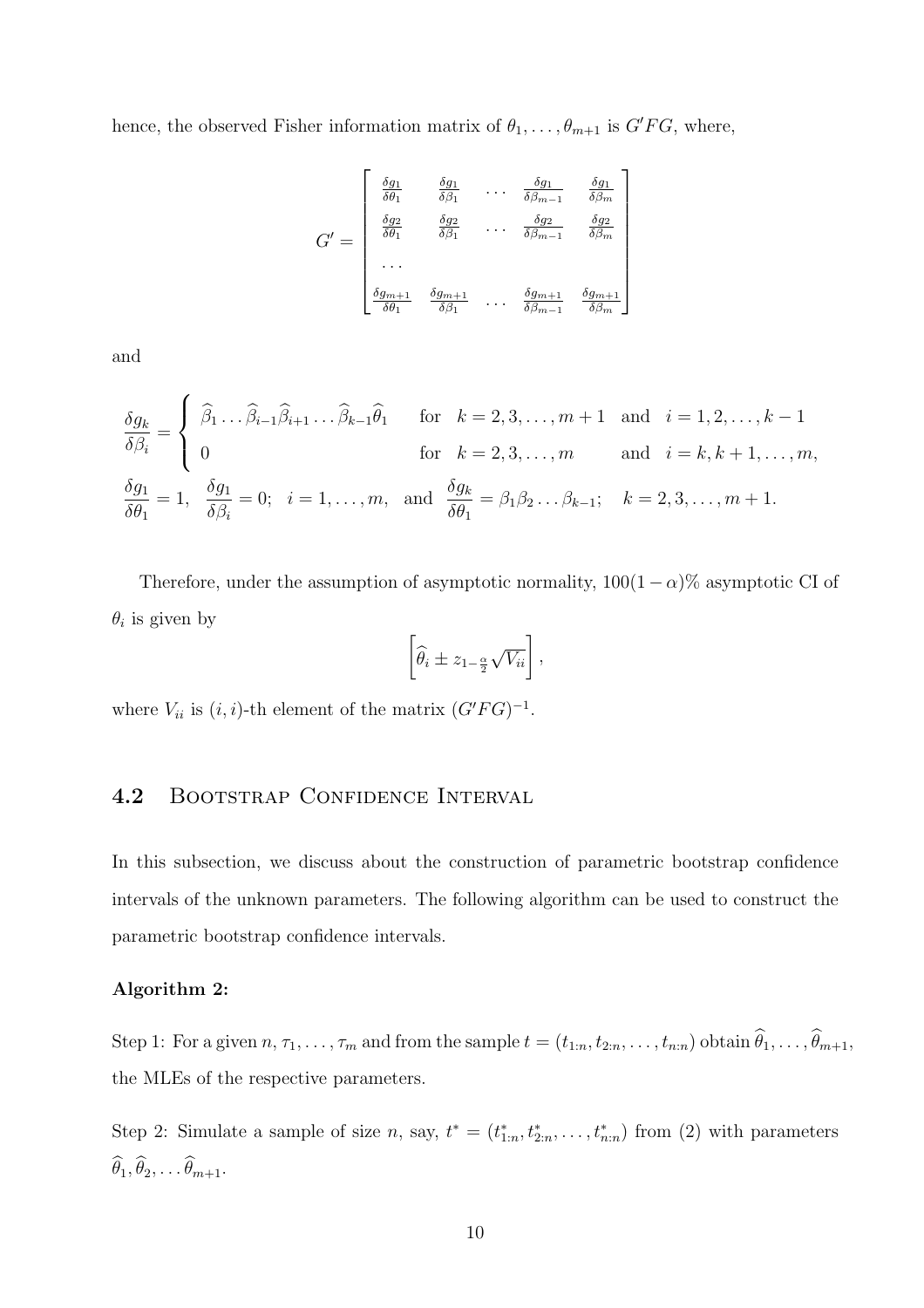Step 3: Using the new sample  $t^*$ , estimate MLEs of  $\theta_1, \theta_2, \ldots, \theta_{m+1}$ , say  $\widehat{\theta}_1^{(1)}, \widehat{\theta}_2^{(1)}, \ldots, \widehat{\theta}_{m+1}^{(1)}$ . Step 4: Repeat steps 2 and 3, M times and obtain  $\widehat{\theta}_1^{(1)}, \widehat{\theta}_1^{(2)}, \ldots \widehat{\theta}_1^{(M)}, \ldots, \widehat{\theta}_{m+1}^{(1)}, \widehat{\theta}_{m+1}^{(2)}, \ldots, \widehat{\theta}_{(m+1)}^{(M)}$ . Step 5: Arrange  $\hat{\theta}_i^{(1)}, \hat{\theta}_i^{(2)}, \ldots, \hat{\theta}_i^{(M)}$ ,  $i = 1, 2, \ldots, m + 1$  in ascending order and denote the ordered MLEs as  $\hat{\theta}_i^{[1]}, \hat{\theta}_i^{[2]}, \dots, \hat{\theta}_i^{[M]}$ . A two sided  $100(1-\alpha)\%$  bootstrap confidence interval of  $\theta_i$ ,  $(i = 1, 2, ..., m + 1)$  is given by  $(\widehat{\theta}_i^{\left[\frac{\alpha}{2}M\right]}, \widehat{\theta}_i^{\left[(1-\frac{\alpha}{2})M\right]}$  $\binom{[(1-\frac{1}{2})M]}{i}$ , here  $[x]$  denotes the largest integer less than or equals to x.

### 5 Bayesian Analysis

It is observed so far that the order restricted MLEs cannot be obtained in explicit forms, hence, the construction of the exact confidence intervals is a difficult task. Therefore, in this case Bayesian inference seems to be a reasonable choice. In this section we consider the Bayesian inference of the unknown parameters and provide the Bayes estimates and the associated CRIs of the model parameters. We use the following notations. An inverted gamma distribution with the parameters  $a > 0$  and  $b > 0$  will be denoted by IG $(a, b)$  and it has the PDF

$$
f_{IG}(x;a,b) = \frac{a^b}{\Gamma(b)} e^{-\frac{a}{x}} \left(\frac{1}{x}\right)^{b+1}; \quad x > 0,
$$

and 0, otherwise. A beta distribution with the parameters  $a > 0$  and  $b > 0$  will be denoted by  $Beta(a, b)$ , and it has the PDF

$$
\frac{1}{B(a,b)}x^{a-1}(1-x)^{b-1}; \quad 0 < x < 1,
$$

and 0, otherwise. The priors of  $\theta_1$  and  $\beta_i$  are denoted by  $\pi_0(\theta_1)$  and  $\pi_i(\beta_i)$ , respectively. It is assumed that  $\pi_0(\theta_1) \sim \text{IG}(a_0, b_0)$ , and  $\pi_i(\beta_i) \sim \text{Beta}(a_i, b_i)$  for  $i = 1, 2, \ldots, m$ , and all the priors are independently distributed. Therefore, the join prior distribution of  $\theta_1, \beta_1, \ldots, \beta_m$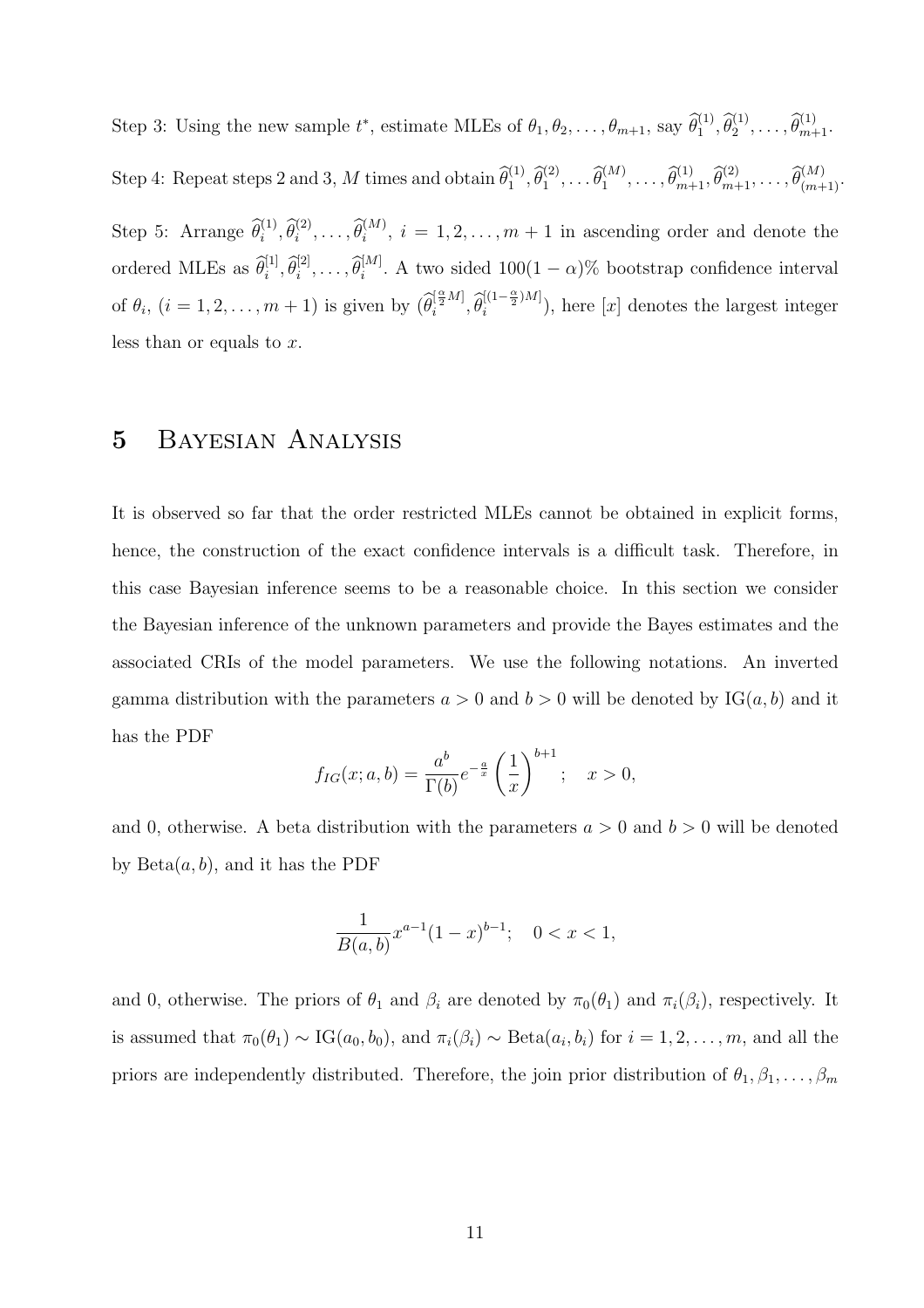is given by

$$
\pi(\theta_1, \beta_1, \ldots, \beta_m) \propto e^{-\frac{a_0}{\theta_1}} \left(\frac{1}{\theta_1}\right)^{b_0+1} \beta_1^{a_1-1} (1-\beta_1)^{b_1-1} \ldots \beta_m^{a_m-1} (1-\beta_m)^{b_m-1},
$$

for  $\theta_1 > 0$  and  $0 < \beta_i < 1$ , for  $i = 1, 2, ..., m$ . Hence, the posterior distribution of  $\theta_1, \beta_1, \beta_2, \ldots, \beta_m$  can be written as

$$
\widetilde{\pi}(\theta_1, \beta_1, \dots, \beta_m | Data) \propto \beta_1^{a_1 - \overline{n}_2 - 1} (1 - \beta_1)^{b_1 - 1} \times \dots \times \beta_m^{a_m - \overline{n}_{m+1} - 1} (1 - \beta_m)^{b_m - 1} \times \left(\frac{1}{\theta_1}\right)^{n + b_0 + 1} e^{-\frac{1}{\theta_1}(a_0 + A(\beta_1, \beta_2, \dots, \beta_m))} \times \widetilde{\pi}_1(\beta_1) \dots \dots \widetilde{\pi}_m(\beta_m) \widetilde{\pi}_{m+1}(\theta_1 | \beta_1, \dots, \beta_m) w_1(\theta_1, \beta_1, \dots, \beta_m),
$$

where

$$
\widetilde{\pi}_i(\beta_i) = 1 \text{ for } i = 1, 2, \dots, m,
$$
\n
$$
\widetilde{\pi}_{m+1}(\theta_1 | \beta_1, \dots, \beta_m) = \frac{[a_0 + A(\beta_1, \beta_2, \dots, \beta_m)]^{n+b_0}}{\Gamma(n+b_0)} \left(\frac{1}{\theta_1}\right)^{n+b_0+1} e^{-\frac{1}{\theta_1}(a_0 + A(\beta_1, \beta_2, \dots, \beta_m))},
$$
\n
$$
w_1(\theta_1, \beta_1, \dots, \beta_m) = [a_0 + A(\beta_1, \beta_2, \dots, \beta_m)]^{-(n+b_0)} \prod_{i=1}^m \beta_i^{a_i - \overline{n}_{i+1} - 1} (1 - \beta_i)^{b_i - 1}.
$$

Hence, under the assumption of the squared error loss function, the Bayes estimate (BE) of any parametric function  $g(\theta_1, \beta_1, \ldots, \beta_m)$  is the posterior expectation of  $g(\theta_1, \beta_1, \ldots, \beta_m)$ which is given by

$$
\widehat{g}_B(\theta_1, \beta_1, \dots, \beta_m) = E_{\theta_1, \beta_1, \dots, \beta_m | Data} (g(\theta_1, \beta_1, \dots, \beta_m))
$$
  
= 
$$
\frac{\int_0^1 \dots \int_0^1 \int_0^\infty g(\theta_1, \beta_1, \dots, \beta_m) \widetilde{\pi}(\theta_1, \beta_1, \dots, \beta_m | Data) d\theta_1 d\beta_1 \dots d\beta_m}{\int_0^1 \dots \int_0^1 \int_0^\infty \widetilde{\pi}(\theta_1, \beta_1, \dots, \beta_m | Data) d\theta_1 d\beta_1 \dots d\beta_m},
$$
\n(6)

provided the expectation exists. In general, an explicit form of the equation (6) cannot be obtained. Hence, we propose to use the importance sampling method to compute the BE and to construct the associated CRIs. We propose to use the following algorithm to compute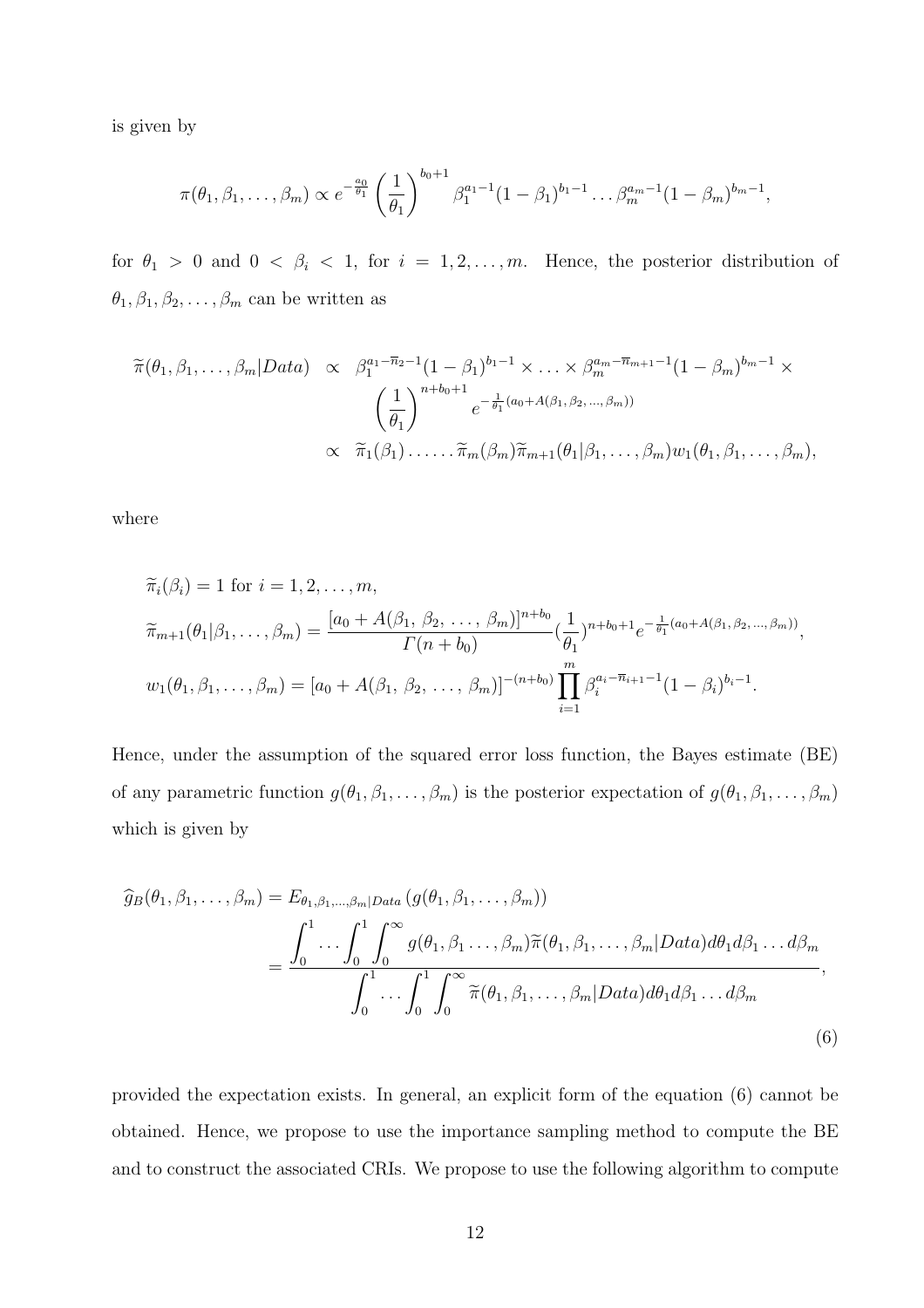the BE and the associated CRIs.

#### Algorithm 3:

Step 1: Generate  $\beta_{11}, \beta_{21}, \ldots, \beta_{m1}$  from Uniform $(0, 1)$  distribution.

Step 2: For given  $\beta_{11}, \beta_{21}, \ldots, \beta_{m1}$  generate  $\theta_{11}$  from IG( $n + b_0$ ,  $a_0 + A(\beta_{11}, \ldots, \beta_{m1})$ ).

Step 3: Repeat Step 1-Step 2, M times to get  $\beta_{11}, \beta_{21}, \ldots, \beta_{m1}, \theta_{11}, \ldots, \beta_{1M}, \beta_{2M}, \ldots, \beta_{mM}, \theta_{1M}$ .

Step 4: Compute  $g_i = g(\theta_{1i}, \beta_{1i}, \beta_{2i}, \dots, \beta_{mi}); i = 1, 2, \dots, M$ .

Step 5: Calculate the weights  $w_{1i} = \frac{w_1(\theta_{1i}, \beta_{1i}, \beta_{2i}, ..., \beta_{mi})}{\sum_{i=1}^{M} w_1(\theta_{1i}, \beta_{1i}, \beta_{2i}, ..., \beta_{mi})}$ .

Step 6: Compute the BE of  $g(\theta_1, \beta_1, \ldots, \beta_m)$  under the squared error loss function as  $\widehat{g}(\theta_1, \beta_1, \ldots, \beta_m) = \sum_{j=1}^M w_{1j} g_j.$ 

Step 7: To construct a  $100(1 - \gamma)\%$   $(0 \le \gamma \le 1)$  CRI of  $g(\theta_1, \beta_1, \ldots, \beta_m)$ , first order  $g'_j s$  for  $j=1,2,..., M$ , say  $g_{(1)} < g_{(2)} < ... < g_{(M)}$  and arrange  $w_{1j}$  accordingly to get  $w_{1(1)}, w_{1(2)}, \ldots, w_{1(M)}$ . Note that  $w_{1(1)}, w_{1(2)}, \ldots, w_{1(M)}$  may not be ordered.

Step 8: A 100 $(1 - \gamma)$ % CRI can be obtain as  $(g_{j_1}, g_{j_2})$  where  $j_1$  and  $j_2$  satisfy

$$
j_1, j_2 \in \{1, 2, ..., M\}, \quad j_1 < j_2, \quad \sum_{i=j_1}^{j_2} w_{(i)} \le 1 - \gamma < \sum_{i=j_1}^{j_2+1} w_{(i)}.
$$
 (7)

The 100(1- $\gamma$ )% highest posterior density (HPD) CRI of  $g(\theta_1, \beta_1, \ldots, \beta_m)$  becomes  $(g_{(j_1^*)}, g_{(j_2^*)})$ , where  $1 \leq j_1^* < j_2^* \leq M$  satisfy

$$
\sum_{i=j_1^*}^{j_2^*} w_{(i)} \le 1 - \gamma < \sum_{i=j_1^*}^{j_2^*+1} w_{(i)}, \quad \text{and} \quad g_{(j_2^*)} - g_{(j_1^*)} \le g_{(j_2)} - g_{(j_1)},
$$

for all  $j_1$  and  $j_2$  satisfying (7).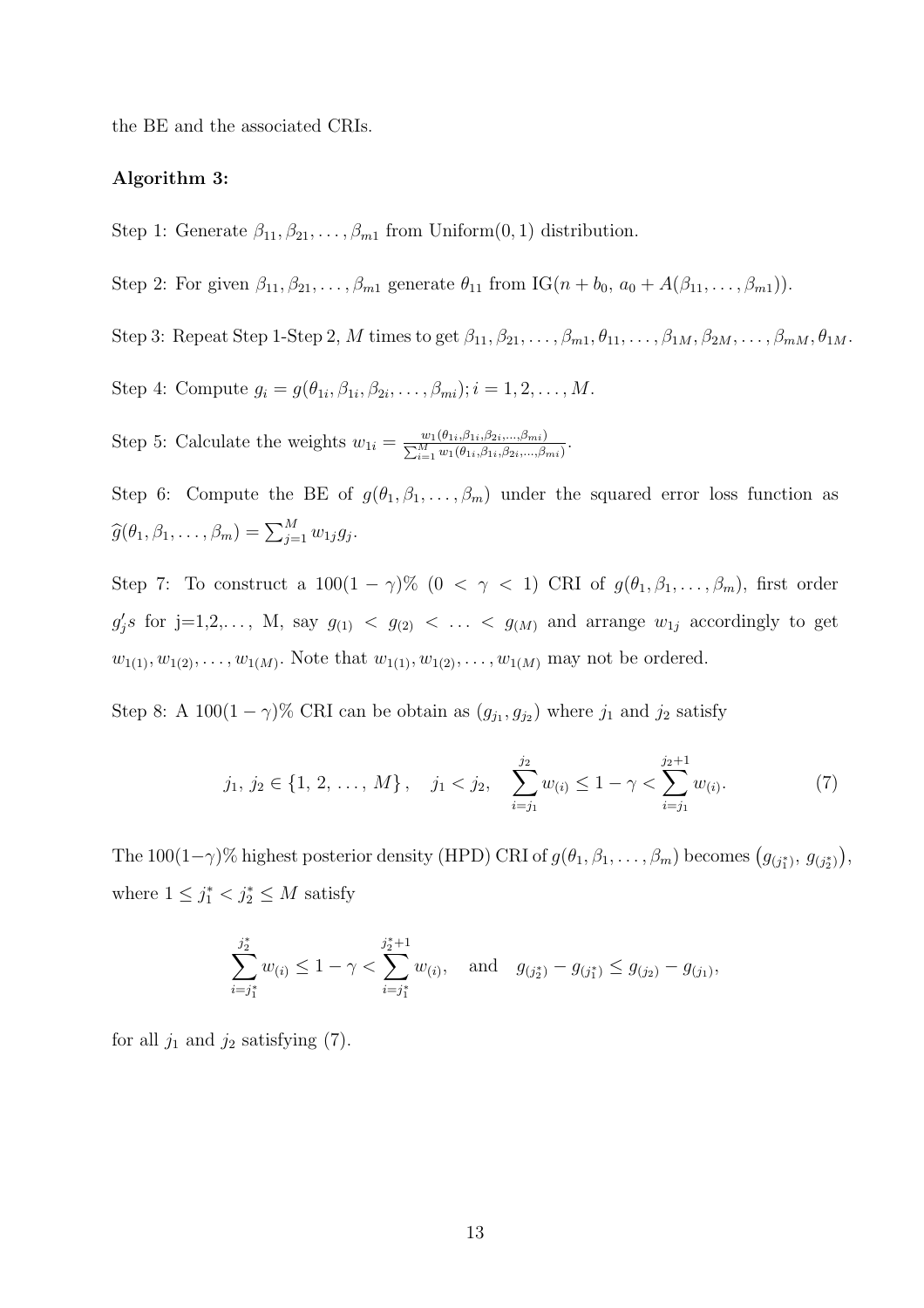# 6 Simulation and Data Analysis

#### 6.1 SIMULATION

An extensive simulation study has been performed for multiple (3 steps) step stress model to see the effectiveness of the proposed methods. In the simulation study we have taken  $\theta_1 = 10, \theta_2 = 5$ , and  $\theta_3 = 3$ , different sample sizes  $(n)$  and different  $\tau_1$  and  $\tau_2$  values.

We have computed the order restricted MLEs of the unknown parameters and the associated mean squared errors (MSEs). We have obtained the asymptotic and bootstrap confidence intervals of these parameters based on order restricted MLEs. For comparison purposes, we have computed the MLEs with out any order restriction, the associated MSEs, and also the asymptotic and bootstrap confidence intervals based on them. Further, in each case the Bayes estimates and the associated CRIs are obtained. We have used noninformative priors and we have taken the hyper parameter values as follows:  $a_0 = 0.0001$ ,  $b_0 = 0.0001, a_1 = 1, b_1 = 1, a_2 = 1$  and  $b_2 = 1$ . In each case we have computed the Bayes estimates and the associated highest posterior density (HPD) and symmetric CRIs based on the importance sampling technique.

We have obtained the average estimates (AEs) and the associated MSEs of all the three different estimates. The results are reported in Table 1. In case of the confidence and credible intervals we have obtained the average lengths (ALs) and the associated coverage percentages (CPs) for 95% level of confidence and the results are reported in Table 2. In all the above cases results are based on 1000 replications. At each replication, the Bayes estimates and both the credible intervals are obtained based on 5000 importance samples.

Some of the points are quite clear from the experimental results. The performances of both the MLEs and the Bayes estimators with respect to the non-informative priors are quite satisfactory. It is observed that for all the parameters in all the three cases as the sample size increases the biases and the MSEs decrease. It indicates the consistency behavior of the estimators. The average biases and the MSEs of the order restricted MLEs are smaller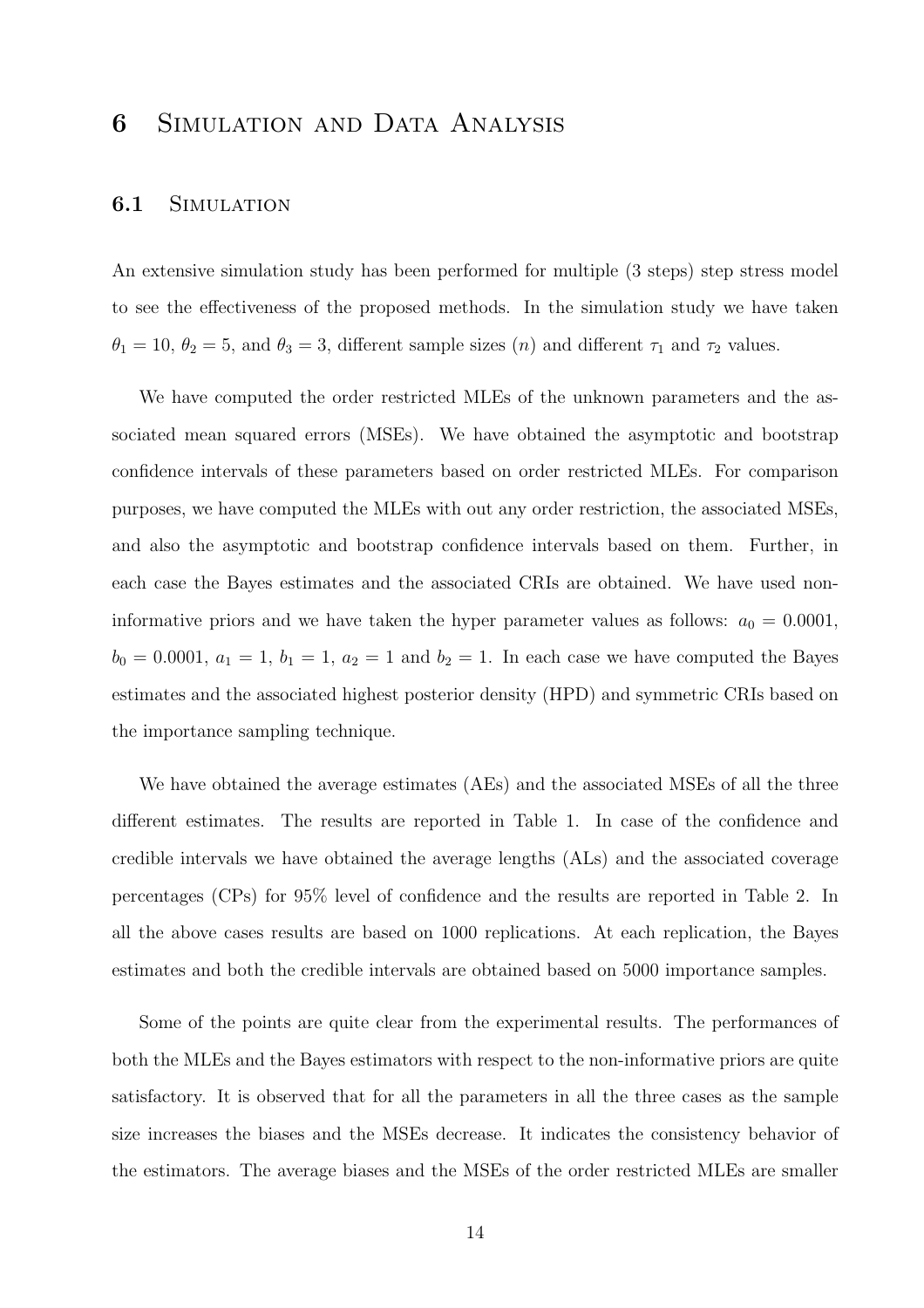|             |                |          |                | Order restricted MLEs             |              |              |              |                   |
|-------------|----------------|----------|----------------|-----------------------------------|--------------|--------------|--------------|-------------------|
|             |                |          |                | $\theta_1$                        |              | $\theta_2$   |              | $\theta_3$        |
| $\mathbf n$ | $\tau_1$       | $\tau_2$ | AЕ             | <b>MSE</b>                        | АE           | <b>MSE</b>   | AE           | <b>MSE</b>        |
| 20          | $\overline{4}$ | 7        | 11.65          | 40.54                             | 5.50         | 4.86         | 2.85         | 1.03              |
| 20          | 4              | 9        | 11.52          | 34.35                             | 5.32         | 3.27         | 2.81         | 1.43              |
| 20          | 6              | 8        | 11.00          | 21.29                             | 5.76         | 8.01         | 2.94         | 1.09              |
| 30          | $\overline{4}$ | 7        | 11.09          | 17.33                             | 5.43         | 3.86         | 2.94         | 0.71              |
| 30          | $\overline{4}$ | 9        | 11.04          | 16.52                             | 5.24         | 2.18         | 2.87         | 1.01              |
| 30          | 6              | 8        | 10.74          | 9.88                              | 5.51         | 5.05         | 2.91         | 0.70              |
| 40          | $\overline{4}$ | 7        | 10.82          | 11.87                             | 5.31         | 2.41         | 2.96         | 0.54              |
| 40          | $\overline{4}$ | 9        | 10.75          | 12.26                             | 5.24         | 1.91         | 2.99         | 0.84              |
| 40          | 6              | 8        | 10.30          | 6.56                              | 5.57         | 4.42         | 2.98         | 0.60              |
|             |                |          |                |                                   |              |              |              |                   |
| 50          | 4              | 7        | 10.44          | 7.02                              | 5.26         | 2.01         | 2.99         | 0.46              |
| 50          | 4              | 9        | 10.51          | 9.55                              | 5.17         | 1.27         | 2.98         | 0.64              |
| 50          | 6              | 8        | 10.44          | 5.49                              | 5.39         | 3.37         | 2.96         | 0.46              |
|             |                |          |                | MLEs without order restriction    |              |              |              |                   |
|             |                |          | $\theta_1$     |                                   |              | $\theta_2$   |              | $\theta_3$        |
| $\mathbf n$ | $\tau_1$       | $\tau_2$ | AЕ             | MSE                               | AE           | <b>MSE</b>   | AE           | <b>MSE</b>        |
| 20          | $\overline{4}$ | 7        | 11.45          | 43.27                             | 5.90         | 15.58        | 3.07         | 1.50              |
| 20          | 4              | 9        | 11.74          | 41.26                             | 5.45         | 5.46         | 2.99         | 2.04              |
| 20          | 6              | 8        | 11.05          | 28.40                             | 6.36         | 20.72        | 3.07         | 1.44              |
|             |                |          |                |                                   |              |              |              |                   |
| 30          | $\overline{4}$ | 7        | 11.23          | 26.00                             | 5.53         | 5.52         | 3.02         | 0.87              |
| 30          | 4              | 9        | 10.94          | 17.15                             | 5.26         | 3.08         | 2.98         | 1.32              |
| 30          | 6              | 8        | 10.67          | 10.61                             | 6.02         | 15.98        | 3.00         | $_{0.90}$         |
| 40          | $\overline{4}$ | 7        | 10.76          | 13.73                             | 5.43<br>3.61 |              | 3.04         | 0.61              |
| 40          | 4              | 9        | 10.77          | 13.74                             | 5.16         | 1.66         | 3.00         | 0.98              |
| 40          | 6              | 8        | 10.37          | 7.69                              | 5.56         | 6.21         | 3.00         | 0.64              |
|             |                |          |                |                                   |              |              |              |                   |
| 50          | 4              | 7        | 10.51          | 8.35                              | 5.22         | 2.15         | $3.02\,$     | 0.50              |
| 50<br>50    | 4<br>6         | 9<br>8   | 10.55<br>10.48 | 10.25<br>5.65                     | 5.13<br>5.71 | 1.42<br>9.23 | 3.02<br>2.98 | 0.79<br>$_{0.50}$ |
|             |                |          |                |                                   |              |              |              |                   |
|             |                |          |                | Order restricted Bayes estimators |              |              |              |                   |
|             |                |          |                | $\theta_1$                        |              | $\theta_2$   |              | $\theta_3$        |
| $\mathbf n$ | $\tau_1$       | $\tau_2$ | AЕ             | <b>MSE</b>                        | AЕ           | <b>MSE</b>   | AЕ           | <b>MSE</b>        |
| 20          | 4              | 7        | 12.63          | 47.67                             | 5.83         | 3.51         | 3.18         | 0.80              |
| 20          | 4              | 9        | 12.63          | 46.35                             | 5.62         | 2.98         | 3.05         | 0.97              |
| 20          | 6              | 8        | 11.83          | 20.77                             | 6.06         | 4.49         | 3.17         | 0.94              |
| 30          | $\overline{4}$ | 7        | 11.54          | 29.24                             | 5.62         | 2.40         | 3.13         | 0.63              |
| 30          | 4              | 9        | 11.44          | 17.45                             | 5.57         | $2.03\,$     | 3.14         | 0.72              |
| $30\,$      | 6              | 8        | 11.00          | 10.58                             | 5.79         | 2.83         | 3.16         | 0.62              |
| 40          |                |          |                |                                   |              |              |              |                   |
|             | 4              | 7        | 10.96          | 10.75                             | $5.56\,$     | 1.87         | 3.14         | 0.49              |
| 40          | $\overline{4}$ | 9        | 10.97          | 11.69                             | 5.43         | 1.42         | 3.13         | 0.57              |
| 40          | 6              | 8        | 10.94          | 8.52                              | 5.86         | 2.77         | 3.16         | 0.46              |
| 50          | 4              | 7        | 10.92          | 9.22                              | 5.52         | 1.67         | 3.10         | 0.40              |
| 50          | 4              | 9        | 10.95          | 9.81                              | 5.34         | 1.06         | 3.11         | $0.50\,$          |
| 50          | 6              | 8        | 10.69          | 6.22                              | 5.69         | 2.12         | 3.15         | 0.43              |

Table 1: Average values and the corresponding mean squared errors of the different estimators when  $\theta_1 = 10$ ,  $\theta_2 = 5$ ,  $\theta_3 = 3$ .

than the corresponding Bayes estimates in case of  $\theta_1$ , but they are larger for  $\theta_2$  and  $\theta_3$  for all sample sizes and for all  $\tau_1$ ,  $\tau_2$ .

Comparing the two confidence intervals in case of order restricted MLEs, it is observed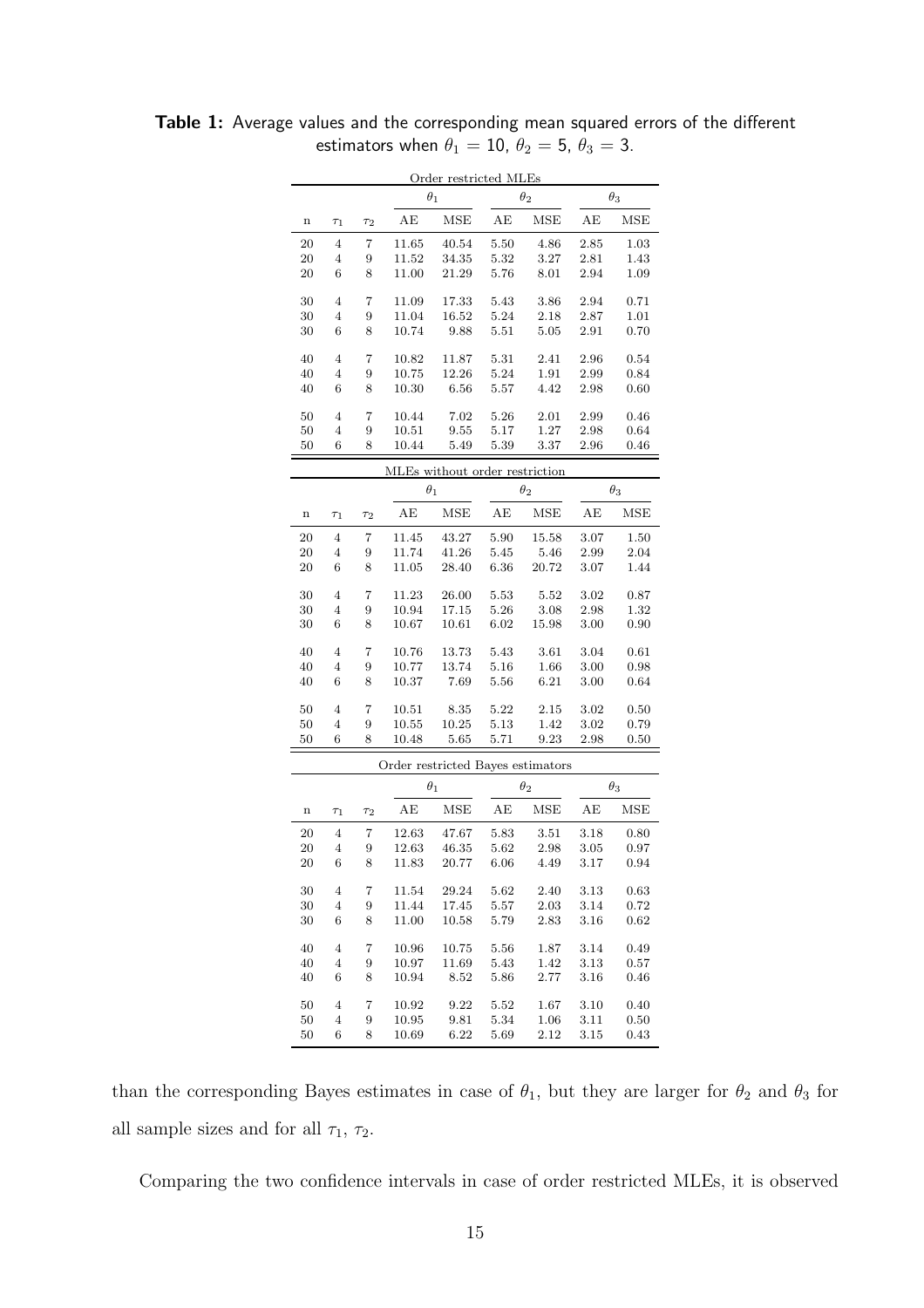|             | Confidence intervals based on order restricted MLEs. |          |            |              |            |      |            |      |            |      |               |      |            |      |  |  |  |  |
|-------------|------------------------------------------------------|----------|------------|--------------|------------|------|------------|------|------------|------|---------------|------|------------|------|--|--|--|--|
|             |                                                      |          |            | Bootstrap CI |            |      |            |      |            |      | Asymptotic CI |      |            |      |  |  |  |  |
|             |                                                      |          | $\theta_1$ |              | $\theta_2$ |      | $\theta_3$ |      | $\theta_1$ |      | $\theta_2$    |      | $\theta_3$ |      |  |  |  |  |
| $\mathbf n$ | $\tau_1$                                             | $\tau_2$ | AL         | CP           | AL         | CP   | AL         | CP   | AL         | CP   | AL            | CP   | AL         | CP   |  |  |  |  |
| 20          | 4                                                    | 7        | 30.4       | 92.6         | 9.0        | 96.7 | 3.7        | 92.0 | 19.4       | 93.3 | 9.4           | 93.9 | 4.2        | 88.3 |  |  |  |  |
| 20          | 4                                                    | 9        | 29.9       | 91.7         | 7.3        | 96.3 | 4.1        | 88.4 | 20.3       | 93.8 | 7.4           | 93.9 | 5.0        | 82.9 |  |  |  |  |
| 20          | 6                                                    | 8        | 22.7       | 92.7         | 10.2       | 98.7 | 3.8        | 89.7 | 15.5       | 92.4 | 12.7          | 93.0 | 4.3        | 89.8 |  |  |  |  |
| 30          | 4                                                    | 7        | 20.4       | 95.1         | 7.0        | 97.0 | 3.2        | 91.5 | 15.0       | 94.8 | 7.4           | 94.6 | 3.5        | 90.4 |  |  |  |  |
| 30          | 4                                                    | 9        | 20.3       | 95.8         | 5.8        | 96.4 | 3.6        | 89.7 | 15.4       | 92.4 | 6.0           | 93.7 | 4.2        | 87.4 |  |  |  |  |
| 30          | 6                                                    | 8        | 14.9       | 94.6         | 8.7        | 98.2 | 3.2        | 92.1 | 11.9       | 94.5 | 10.1          | 93.3 | $3.5\,$    | 90.0 |  |  |  |  |
| 40          | 4                                                    | 7        | 15.4       | 95.4         | 6.1        | 96.6 | 2.8        | 93.9 | 12.5       | 94.6 | 6.3           | 94.6 | 3.0        | 90.8 |  |  |  |  |
| 40          | 4                                                    | 9        | 15.7       | 93.9         | 5.0        | 95.3 | 3.3        | 92.1 | 12.4       | 94.3 | 5.2           | 94.9 | 3.7        | 89.9 |  |  |  |  |
| 40          | 6                                                    | 8        | 11.3       | 95.5         | 7.4        | 96.7 | 2.8        | 92.5 | 9.9        | 94.6 | 8.9           | 94.6 | 3.0        | 92.7 |  |  |  |  |
| 50          | 4                                                    | 7        | 12.8       | 94.8         | 5.3        | 96.1 | 2.6        | 93.4 | 10.6       | 95.3 | 5.3           | 92.8 | 2.8        | 92.3 |  |  |  |  |
| 50          | 4                                                    | 9        | 12.8       | 93.5         | 4.5        | 94.7 | 3.0        | 92.6 | 10.5       | 95.1 | 4.5           | 95.7 | 3.4        | 91.9 |  |  |  |  |
| 50          | 6                                                    | 8        | 9.7        | 95.0         | 6.7        | 98.1 | 2.6        | 93.7 | 8.8        | 94.9 | 7.4           | 94.5 | 2.7        | 92.7 |  |  |  |  |

**Table 2:** Average lengths and coverage percentages of different  $95\%$  confidence and credible intervals of  $\theta_1,\,\theta_2$  and  $\theta_3.$ 

|             |                |                |      |            | Bootstrap CI |      | Asymptotic CI |      |            |      |            |      |            |      |
|-------------|----------------|----------------|------|------------|--------------|------|---------------|------|------------|------|------------|------|------------|------|
|             |                | $\theta_1$     |      | $\theta_2$ |              |      | $\theta_3$    |      | $\theta_1$ |      | $\theta_2$ |      | $\theta_3$ |      |
| $\mathbf n$ | $\tau_1$       | T2             | AL   | CP         | AL           | CP   | AL            | CP   | AL         | CP   | AL         | CP   | AL         | CP   |
| 20          | $\overline{4}$ | 7              | 30.2 | 92.6       | 15.4         | 95.1 | 4.7           | 90.8 | 20.7       | 90.7 | 10.6       | 91.5 | 4.4        | 88.1 |
| 20          | $\overline{4}$ | 9              | 30.6 | 93.0       | 11.0         | 95.3 | 6.1           | 91.3 | 21.4       | 92.2 | 7.9        | 93.2 | 5.8        | 87.2 |
| 20          | 6              | 8              | 22.9 | 93.1       | 16.1         | 95.1 | 4.8           | 93.3 | 15.5       | 93.1 | 16.6       | 89.3 | 4.6        | 88.6 |
| 30          | $\overline{4}$ | $\overline{7}$ | 22.9 | 93.3       | 10.8         | 94.5 | 3.7           | 93.8 | 14.9       | 92.5 | 8.0        | 92.4 | 3.6        | 90.6 |
| 30          | $\overline{4}$ | 9              | 20.8 | 94.2       | 7.3          | 94.6 | 4.6           | 89.7 | 15.7       | 93.5 | 6.1        | 91.7 | 4.6        | 89.2 |
| 30          | 6              | 8              | 14.6 | 94.1       | 16.5         | 94.0 | 3.8           | 93.0 | 11.9       | 94.8 | 12.9       | 91.6 | 3.6        | 89.6 |
| 40          | $\overline{4}$ | 7              | 15.6 | 94.2       | 8.3          | 95.1 | 3.1           | 94.5 | 12.1       | 92.5 | 6.4        | 94.0 | 3.1        | 93.0 |
| 40          | $\overline{4}$ | 9              | 16.1 | 93.7       | 5.8          | 95.1 | 3.9           | 92.2 | 12.3       | 93.3 | 5.2        | 93.7 | 3.9        | 89.5 |
| 40          | 6              | 8              | 11.3 | 95.4       | 14.8         | 93.4 | 3.2           | 92.8 | 9.9        | 94.8 | 9.3        | 92.2 | 3.1        | 91.0 |
| 50          | $\overline{4}$ | 7              | 13.0 | 94.0       | 6.7          | 93.7 | 2.8           | 93.5 | 10.5       | 94.7 | 5.6        | 95.0 | 2.8        | 92.3 |
| 50          | $\overline{4}$ | 9              | 12.9 | 94.5       | 4.9          | 94.9 | 3.6           | 95.5 | 10.5       | 92.8 | 4.5        | 94.0 | 3.5        | 91.7 |
| 50          | 6              | 8              | 9.7  | 95.9       | 12.0         | 94.3 | 2.8           | 93.0 | 8.8        | 94.1 | 8.0        | 91.6 | 2.8        | 91.8 |

|             | Creqible intervals. |          |                          |               |     |            |     |            |      |            |         |            |         |          |  |  |  |
|-------------|---------------------|----------|--------------------------|---------------|-----|------------|-----|------------|------|------------|---------|------------|---------|----------|--|--|--|
|             |                     |          |                          | Symmetric CRI |     |            |     |            |      |            | HPD CRI |            |         |          |  |  |  |
|             |                     |          | $\theta_1$<br>$\theta_2$ |               |     | $\theta_3$ |     | $\theta_1$ |      | $\theta_2$ |         | $\theta_3$ |         |          |  |  |  |
| $\mathbf n$ | $\tau_1$            | $\tau_2$ | AL                       | CP            | AL  | CP         | AL  | CP         | AL   | CP         | AL      | CP         | AL      | $\rm CP$ |  |  |  |
| 20          | $\overline{4}$      | 7        | 22.2                     | 97.1          | 7.6 | 97.4       | 4.0 | 97.6       | 19.0 | 97.5       | 7.1     | 97.6       | 3.8     | 96.0     |  |  |  |
| 20          | 4                   | 9        | 22.4                     | 97.2          | 6.7 | 94.7       | 4.3 | 96.5       | 19.0 | 97.4       | 6.2     | 96.1       | 4.0     | 94.5     |  |  |  |
| 20          | 6                   | 8        | 16.8                     | 96.9          | 8.8 | 98.5       | 4.1 | 96.2       | 15.1 | 97.2       | 8.1     | 98.7       | 3.9     | 94.9     |  |  |  |
| 30          | $\overline{4}$      | 7        | 15.7                     | 96.1          | 6.2 | 97.2       | 3.3 | 96.1       | 14.1 | 95.8       | 5.8     | 97.2       | $3.2\,$ | 95.9     |  |  |  |
| 30          | $\overline{4}$      | 9        | 15.3                     | 96.1          | 5.5 | 96.6       | 3.7 | 96.8       | 13.8 | 96.0       | 5.2     | 97.7       | 3.6     | 96.2     |  |  |  |
| 30          | 6                   | 8        | 12.2                     | 96.1          | 7.1 | 98.3       | 3.4 | 96.2       | 11.3 | 95.8       | 6.7     | 98.4       | 3.3     | 95.7     |  |  |  |
| 40          | $\overline{4}$      | 7        | 12.4                     | 95.8          | 5.4 | 97.1       | 2.9 | 96.1       | 11.5 | 95.7       | 5.2     | 97.1       | 2.8     | 94.8     |  |  |  |
| 40          | $\overline{4}$      | 9        | 12.4                     | 95.8          | 4.7 | 96.0       | 3.3 | 97.1       | 11.5 | 96.5       | 4.5     | 96.4       | $3.2\,$ | 96.6     |  |  |  |
| 40          | 6                   | 8        | 10.5                     | 95.1          | 6.6 | 97.7       | 3.0 | 97.2       | 9.9  | 96.5       | 6.3     | 98.5       | 2.9     | 97.2     |  |  |  |
| 50          | 4                   | 7        | 11.0                     | 95.5          | 5.0 | 97.1       | 2.6 | 96.0       | 10.3 | 96.5       | 4.8     | 96.8       | 2.5     | 95.1     |  |  |  |
| 50          | $\overline{4}$      | 9        | 11.1                     | 95.2          | 4.2 | 97.2       | 3.0 | 96.5       | 10.4 | 95.5       | 4.1     | 97.3       | 2.9     | 95.3     |  |  |  |
| 50          | 6                   | 8        | 9.1                      | 94.8          | 5.9 | 97.9       | 2.7 | 95.8       | 8.6  | 95.8       | 5.7     | 97.8       | 2.6     | 95.1     |  |  |  |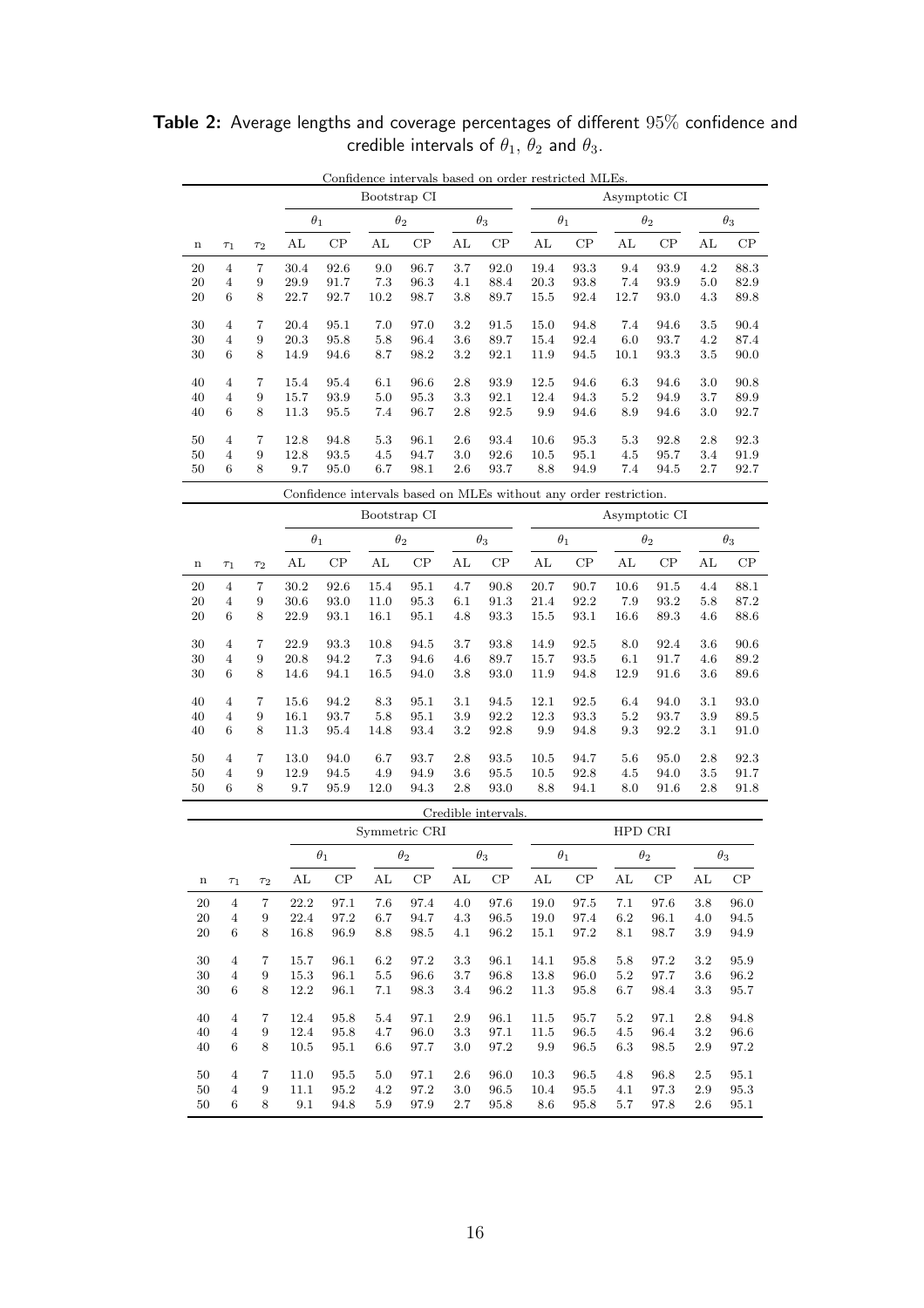that both of them perform quite well. For both the confidence intervals the average lengths decrease as the sample size increases. Between the two confidence intervals, the bootstrap CIs are preferable than the asymptotic CIs in terms of the coverage percentages although in certain cases the average lengths are slightly longer. Now comparing the two credible intervals it is observed that the HPD CRIs perform slightly better than the symmetric CRIs. In all the cases the coverage percentages are very close to the corresponding nominal values. Finally comparing the bootstrap CIs and the HPD CRIs it is observed that HPD CRIs perform slightly better than the bootstrap CIs in terms of lower average lengths.

Now comparing the order restricted MLEs with the unrestricted MLEs, it has been observed that the performance of order restricted MLEs are better than the unrestricted MLEs, in terms of MSE, specially for  $\theta_2$  and  $\theta_3$ . Since in both the cases the estimates of  $\theta_1$ are same, their performances are also very similar. The average lengths of CIs for  $\theta_2$  and  $\theta_3$ are lower when they are computed based on order restricted MLEs.

It may be mentioned that to construct the asymptotic confidence intervals it has been assumed that the MLEs are asymptotically normally distributed. To check the validity of that assumption, we have provided the quantile-quantile (QQ) plots of  $\hat{\theta}_1$ ,  $\hat{\theta}_2$  and  $\hat{\theta}_3$  for different values of  $n$  in Figure 1 to Figure 3. It has been observed that the theoretical quantile and the observed quantile converge as  $n$  increases. The performances of the asymptotic confidence intervals are quite good even for moderate sample sizes.



**Figure 1:** QQ Plots of  $\theta_1$  with parameter values  $\theta_1 = 10$ ,  $\theta_2 = 5$ ,  $\theta_3 = 3$ , and for  $\tau_1 = 6$ ,  $\tau_2 = 8.$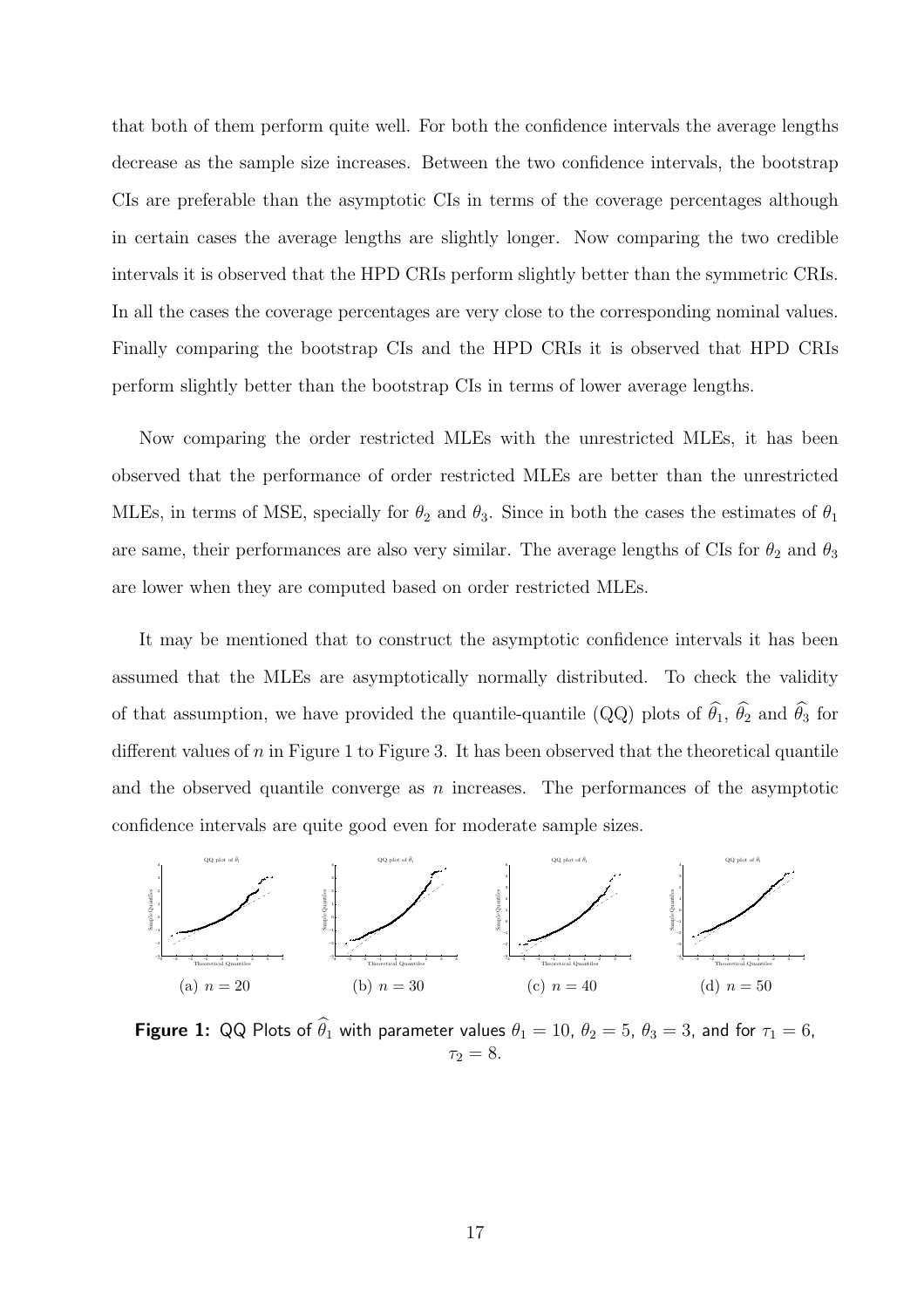

**Figure 2:** QQ Plots of  $\widehat{\theta}_2$  with parameter values  $\theta_1 = 10$ ,  $\theta_2 = 5$ ,  $\theta_3 = 3$ , and for  $\tau_1 = 6$ ,  $\tau_2 = 8.$ 



**Figure 3:** QQ Plots of  $\widehat{\theta}_3$  with parameter values  $\theta_1 = 10$ ,  $\theta_2 = 5$ ,  $\theta_3 = 3$ , and for  $\tau_1 = 6$ ,  $\tau_2 = 8.$ 

#### 6.2 FISH DATA SET

Here we analyze a multiple step stress data set taken from Greven et al. [9]. Here a group of 15 fishes have been taken to observe their swimming performances. Fish were swum at initial flow rate 15 cm/sec., and then flow rate was increased by 5 cm/sec. at time 110, 130, 150, 170 minutes. Here flow rate has been considered as stress factor. The time at which a fish could not maintain its position is called fatigue time and is recorded as the failure data. The flow rate was increased four times, therefore, we have five stress levels. The observed failure data are: 91.00, 93.00, 94.00, 98.20, 115.81, 116.00, 116.50, 117.25, 126.75, 127.50, 154.33, 159.50, 164.00, 184.14, 188.33. Number of failure at the first, second, third, fourth and fifth stress level are 4, 6, 0, 3, 2, respectively.

We analyze this data set assuming multiple exponential multiple step stress model with the order restriction. First we have considered the Bayesian analysis of the data set by considering non-informative prior assumption. Bayes estimates of  $\theta_1$ ,  $\theta_2$ ,  $\theta_3$ ,  $\theta_4$ ,  $\theta_5$  under square error loss function are 414.95, 69.082, 52.082, 29.337, 17.89, respectively. We provide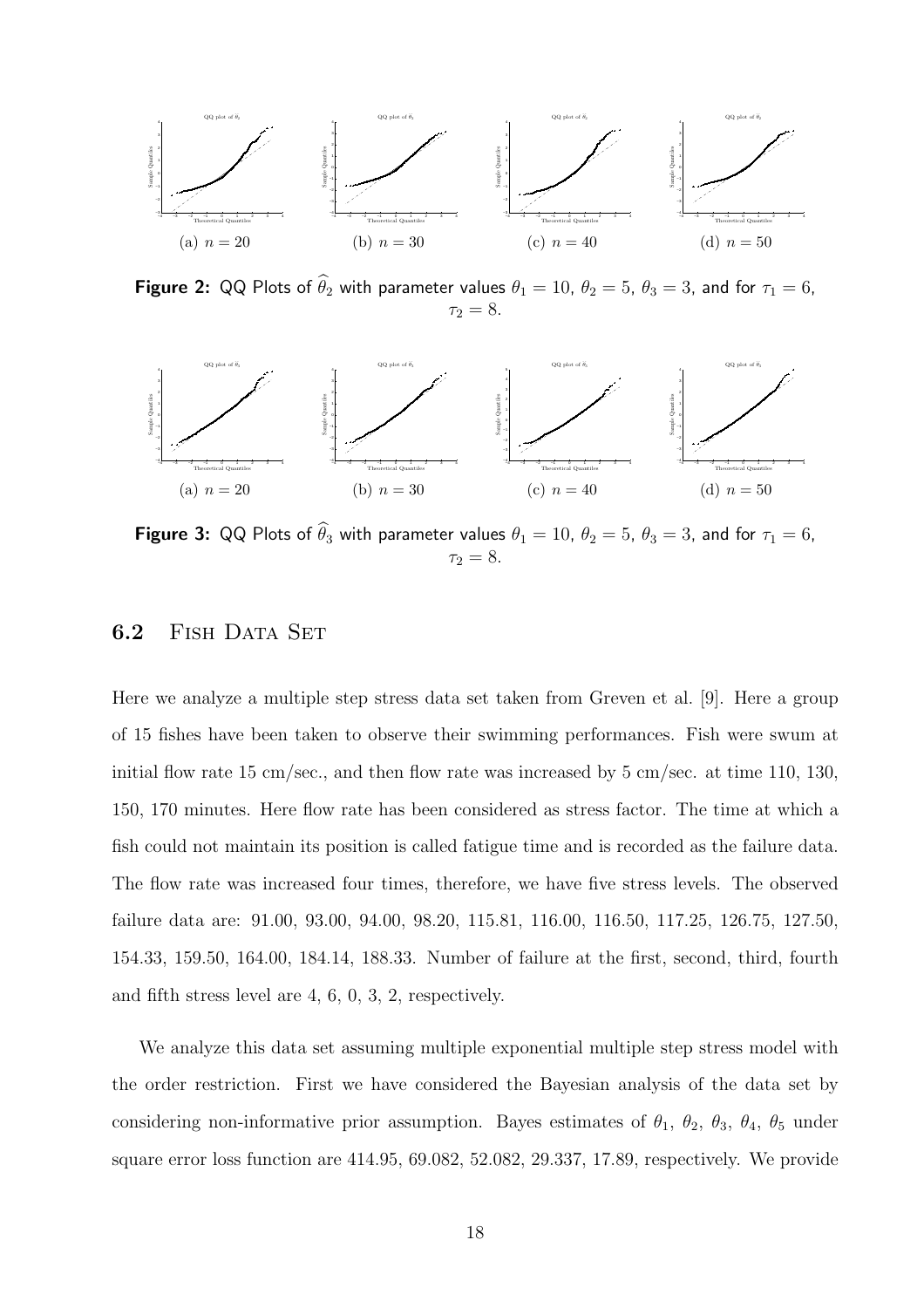symmetric and HPD CRIs in Table 3.

|            |       |        | $\theta_1$ |       | $\theta_2$ |       | $\theta_3$ |       | $\theta_4$ |      | $\theta_{5}$ |
|------------|-------|--------|------------|-------|------------|-------|------------|-------|------------|------|--------------|
| CI         | Level | LL     | UL         | LL    | UL         | LL    | UL         | LL    | UL         | LL   | UL           |
| Symmetric  | 90%   | 165.44 | 837.71     | 31.32 | 137.50     | 25.77 | 103.45     | 14.52 | 54.53      | 7.16 | 32.85        |
|            | 95%   | 153.41 | 982.08     | 28.76 | 157.66     | 22.71 | 121.19     | 13.43 | 60.36      | 6.16 | 38.39        |
|            | 99%   | 124.03 | 1449.60    | 25.48 | 220.03     | 19.60 | 161.99     | 10.18 | 87.26      | 4.91 | 51.18        |
| <b>HPD</b> | 90%   | 143.13 | 702.53     | 26.24 | 115.87     | 21.14 | 87.90      | 10.08 | 44.94      | 5.25 | 28.45        |
|            | 95%   | 128.56 | 842.69     | 25.48 | 141.01     | 19.60 | 106.00     | 11.53 | 56.67      | 4.54 | 32.97        |
|            | 99%   | 94.59  | 1210.60    | 21.69 | 188.76     | 16.38 | 141.50     | 7.49  | 72.54      | 3.65 | 45.72        |

Table 3: Symmetric and highest posterior density credible intervals of the different parameters of the fish data set.

We have also obtained the order restricted MLEs and CIs of model parameters for the same data set. Note that since there is no failure at the 3-rd stress level, without the ordered restricted assumptions the MLEs of the unknown parameters do not exist. The order restricted MLEs of  $\theta_1$ ,  $\theta_2$ ,  $\theta_3$ ,  $\theta_4$ ,  $\theta_5$  are 396.55, 43.302, 43.302, 22.61, 16.235, respectively. Asymptotic and bootstrap CIs of parameters are given in Table 4.

Table 4: Asymptotic and Bootstrap confidence intervals of the different parameters of the fish data set.

|            |       | $\theta_1$ |         | $\theta_2$ |        | $\theta_3$ |        | $\theta_4$ |        | $\theta_{5}$ |        |
|------------|-------|------------|---------|------------|--------|------------|--------|------------|--------|--------------|--------|
| CI         | Level | LL         | UL      | LL         | UL     | LL         | UL     | LL         | UL     | LL           | UL     |
| Asymptotic | 90%   | 71.38      | 721.72  | 11.04      | 75.56  | 6.53       | 80.07  | 1.20       | 44.02  | 0.00         | 35.06  |
|            | 95%   | 7.93       | 785.17  | 4.75       | 81.86  | 0.00       | 87.25  | 0.00       | 48.19  | 0.00         | 38.74  |
|            | 99%   | 0.00       | 906.12  | 0.00       | 93.86  | 0.00       | 100.92 | 0.00       | 56.16  | 0.00         | 45.74  |
| Bootstrap  | 90%   | 207.96     | 1582.20 | 23.99      | 133.95 | 19.97      | 70.86  | 23.99      | 133.95 | 19.97        | 70.86  |
|            | 95%   | 182.63     | 1612.80 | 21.33      | 202.03 | 17.90      | 82.72  | 21.33      | 202.03 | 17.90        | 82.72  |
|            | 99%   | 148.21     | 1642.70 | 17.34      | 239.26 | 15.07      | 112.31 | 17.34      | 239.26 | 15.07        | 112.31 |

Now the natural question is about the goodness of fit of the proposed model to the above data set. We calculate the Kolmogorov-Smirnov (KS) distance between the empirical distribution function (EDF) and the fitted distribution function (FDF) and also obtain the associate  $p$ -value. The KS distance and the associated  $p$  value between the EDF and the FDF based on the Bayes estimates are 0.2622 and 0.2539, respectively. Similarly, the KS distance and the associated  $p$  value between the EDF and the FDF based on the MLEs are 0.2051 and 0.5536, respectively. Therefore, based on the KS distances and the associated  $p$ values, it can be said that the order restricted multiple exponential step stress model fits the data quite well and in this case MLEs are preferable compared to the Bayes estimates based on the non-informative priors.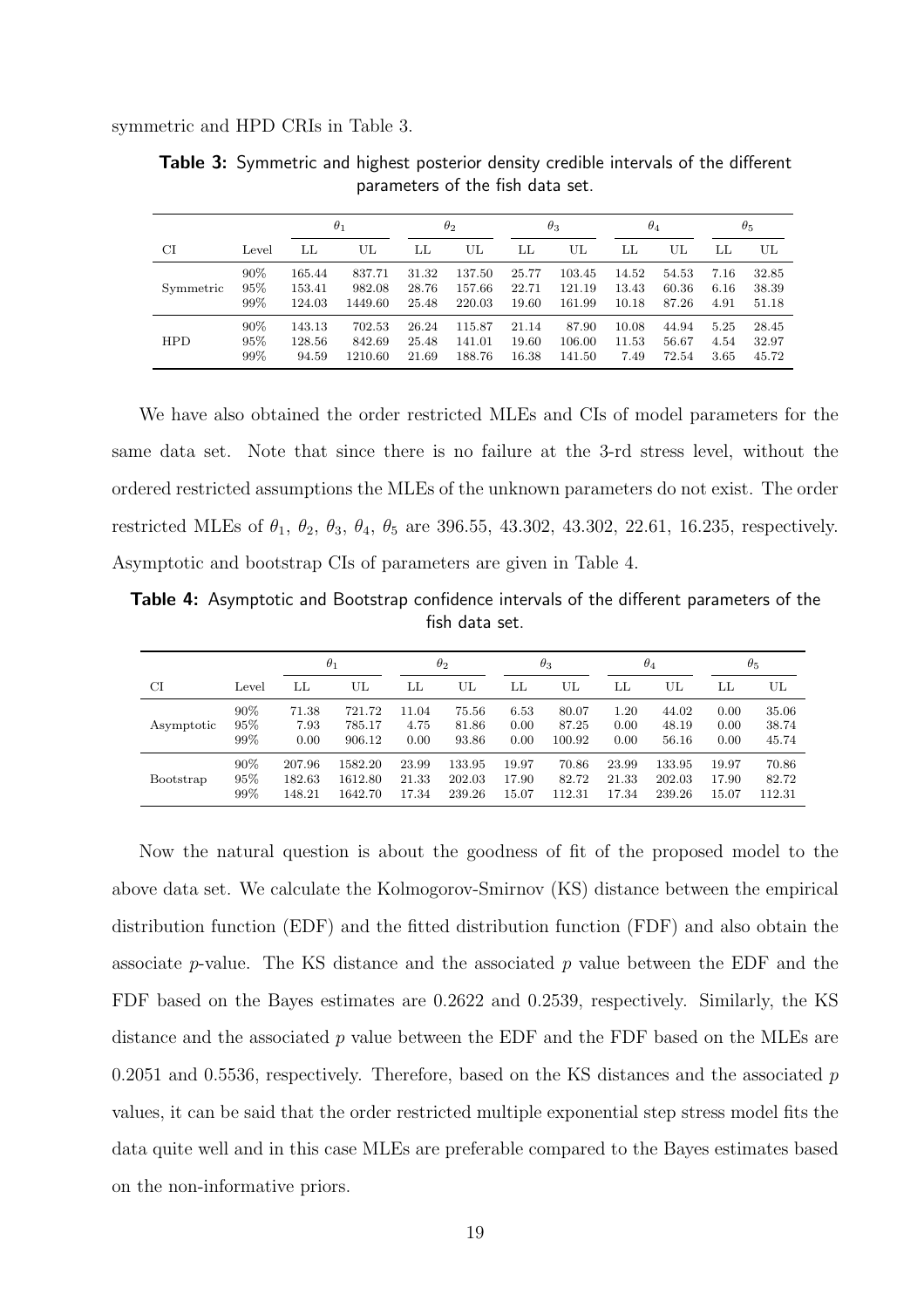# 7 Conclusion

In this paper we have considered the order restricted inference of the multiple exponential step stress model. This problem was first considered by Balakrishnan et al. [3] and they obtained the MLEs of the unknown parameters based on isotonic regression method. The main contribution of this paper is that we have provided the solution in a simpler manner. We have considered the Bayesian inference and we have suggested to compute the Bayes estimates and the associated credible intervals of the unknown parameters based on importance sampling technique. The MLEs of the unknown parameters can be obtained in explicit forms. We have performed some simulation experiments and it is observed that the Bayes estimates and MLEs work quite well. One real data set has been analyzed and it is observed that the proposed model fits the real data set quite well. It may be mentioned that our method can be extended for other lifetime distributions also. Work is in progress and it will be reported later.

### Acknowledgements:

The authors would like to thank two anonymous reviewers and the Associate Editor for their constructive comments which have helped to improve the manuscript significantly.

# A Appendix

PROOF OF THEOREM 2:

We provide the proof for four stress levels because of brevity. The same argument holds for the general case. For  $m = 3$ , the log-likelihood function becomes

$$
l(\theta_1, \beta_1, \beta_2, \beta_3) = -n \ln \theta_1 - \bar{n}_2 \ln \beta_1 - \bar{n}_3 \ln \beta_2 - \bar{n}_4 \ln \beta_3 - \frac{1}{\theta_1} \left[ D_1 + \frac{D_2}{\beta_1} + \frac{D_3}{\beta_1 \beta_2} + \frac{D_4}{\beta_1 \beta_2 \beta_3} \right].
$$
\n(8)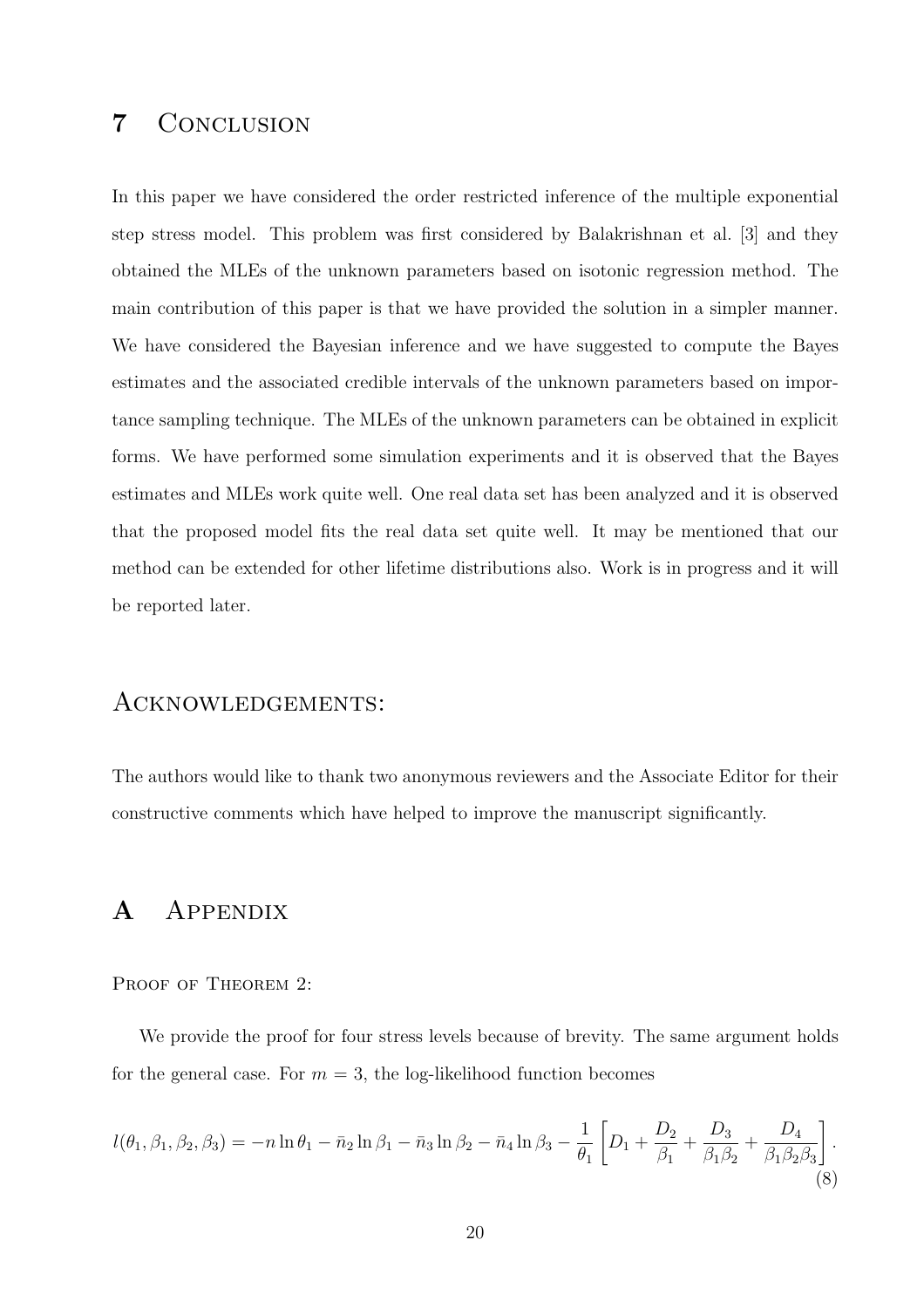The function (8) has a unique maximum at  $(\theta_1^*, \beta_1^*, \beta_2^*, \beta_3^*)$ , where

$$
\theta_1^* = \frac{D_1}{n_1}, \quad \beta_1^* = \frac{D_2 n_1}{D_1 n_2} \quad \beta_2^* = \frac{D_3 n_2}{D_2 n_3}, \quad \beta_3^* = \frac{D_4 n_3}{D_3 n_4}.\tag{9}
$$

Moreover, the function (8) does not have any other local maximum. Observe that for a given  $(\beta_1, \beta_2, \beta_3)$ , the function (8) attains its maximum when

$$
\widehat{\theta}_{1}(\beta_{1}, \beta_{2}, \beta_{3}) = \frac{1}{n} \left[ D_{1} + \frac{D_{2}}{\beta_{1}} + \frac{D_{3}}{\beta_{1}\beta_{2}} + \frac{D_{4}}{\beta_{1}\beta_{2}\beta_{3}} \right].
$$

Substituting  $\hat{\theta}(\beta_1, \beta_2, \beta_3)$  in (8) and ignoring the additive constant the profile log-likelihood function of  $\beta_1, \beta_2, \beta_3$  can be obtained as

$$
p(\beta_1, \beta_2, \beta_2) = -n \ln \left[ D_1 + \frac{D_2}{\beta_1} + \frac{D_3}{\beta_1 \beta_2} + \frac{D_4}{\beta_1 \beta_2 \beta_3} \right] - \bar{n}_2 \ln \beta_1 - \bar{n}_3 \ln \beta_2 - \bar{n}_4 \ln \beta_3. \tag{10}
$$

Hence,

$$
\sup_{\substack{\theta_1 \ge 0 \\ 0 \le \beta_1, \beta_2, \beta_3 \le 1}} l(\theta_1, \beta_1, \beta_2, \beta_3) = \sup_{0 \le \beta_1, \beta_2, \beta_3 \le 1} p(\beta_1, \beta_2, \beta_3).
$$

From (10) it is observed that the function  $p(\beta_1, \beta_2, \beta_3)$  has a unique maximum at  $(\beta_1^*, \beta_2^*, \beta_3^*)$ , where  $\beta_1^*, \beta_2^*$  and  $\beta_3^*$ , are same as defined in (9), and the function (10) does not have any other local maximum.

Now we claim that if  $\beta_1^* > 1$ , then

$$
\sup_{\substack{0 \le \beta_1 \le 1 \\ \beta_2 \ge 0, \beta_3 \ge 0}} p(\beta_1, \beta_2, \beta_3) = \sup_{\beta_2 \ge 0, \beta_3 \ge 0} p(1, \beta_2, \beta_3). \tag{11}
$$

Suppose (11) is not true, then there exists  $0 < \tilde{\beta}_1 < 1$ ,  $\tilde{\beta}_2 > 0$  and  $\tilde{\beta}_3 > 0$ , such that

$$
\sup_{\substack{0\leq\beta_1\leq 1\\ \beta_2\geq 0,\beta_3\geq 0}} p(\beta_1,\beta_2,\beta_3)=p(\beta_1,\beta_2,\beta_3).
$$

It implies  $(\beta_1, \beta_2, \beta_3) \neq (\beta_1^*, \beta_2^*, \beta_3^*)$  is a local maximum of  $p(\beta_1, \beta_2, \beta_3)$  as  $p(\beta_1, \beta_2, \beta_3) \to -\infty$ as  $\beta_2 \to \infty$  and  $p(\beta_1, \beta_2, \beta_3) \to -\infty$  as  $\beta_3 \to \infty$ . Clearly it is a contradiction.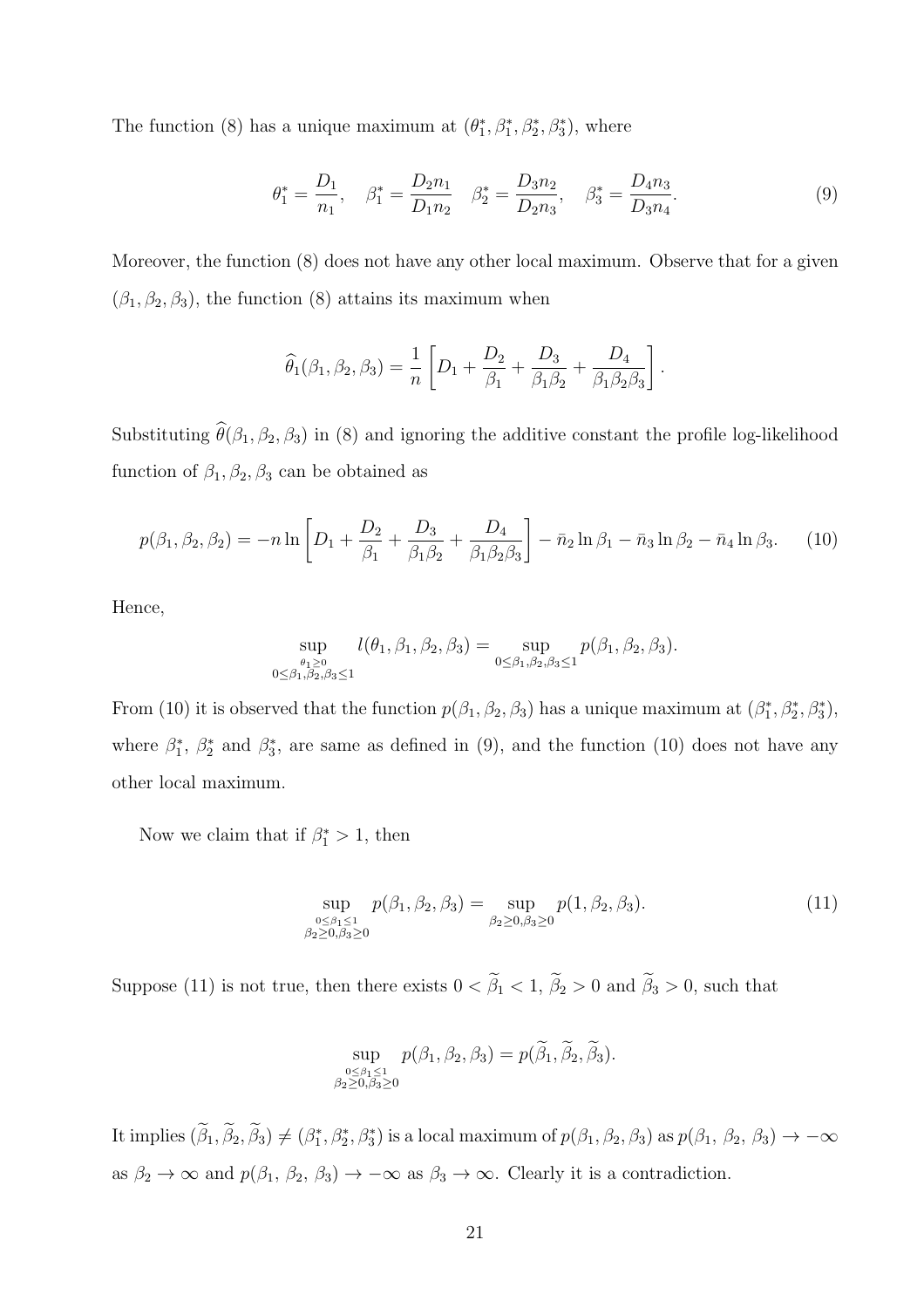Along the same line it follows that if  $\beta_2^* > 1$ , then

$$
\sup_{\substack{0 \le \beta_2 \le 1 \\ \beta_1 \ge 0, \beta_3 \ge 0}} p(\beta_1, \beta_2, \beta_3) = \sup_{\beta_1 \ge 0, \beta_3 \ge 0} p(\beta_1, 1, \beta_3). \tag{12}
$$

and if  $\beta_3^* > 1$ , then

$$
\sup_{\substack{0 \leq \beta_3 \leq 1 \\ \beta_1 \geq 0, \beta_2 \geq 0}} p(\beta_1, \beta_2, \beta_3) = \sup_{\beta_1 \geq 0, \beta_2 \geq 0} p(\beta_1, \beta_2, 1).
$$

Combining (11) and (12) we can obtain if  $\beta_1^* > 1$  and  $\beta_2^* > 1$  then

$$
\sup_{\substack{0 \leq \beta_1, \beta_2 \leq 1 \\ \beta_3 \geq 0}} p(\beta_1, \beta_2, \beta_3) = \sup_{\beta_3 \geq 0} p(1, 1, \beta_3).
$$

Similarly, if  $\beta_1^* > 1$  and  $\beta_3^* > 1$ , then

$$
\sup_{\substack{0 \leq \beta_1, \beta_3 \leq 1 \\ \beta_2 \geq 0}} p(\beta_1, \beta_2, \beta_3) = \sup_{\beta_2 \geq 0} p(1, \beta_2, 1),
$$

if  $\beta_2^* > 1$  and  $\beta_3^* > 1$ , then

$$
\sup_{\substack{0 \leq \beta_2, \beta_3 \leq 1 \\ \beta_1 \geq 0}} p(\beta_1, \beta_2, \beta_3) = \sup_{\beta_1 \geq 0} p(\beta_1, 1, 1)
$$

and if  $\beta_1^* > 1$ ,  $\beta_2^* > 1$  and  $\beta_3^* > 1$ , then

$$
\sup_{0 \le \beta_1, \beta_2, \beta_3 \le 1} p(\beta_1, \beta_2, \beta_3) = p(1, 1, 1).
$$

Further observe that

$$
\sup_{0 \le \beta_1, \beta_2, \beta_3 \le 1} p(\beta_1, \beta_2, \beta_3) = \sup_{0 \le \beta_i \le 1} \sup_{0 \le \beta_j \le 1} \sup_{0 \le \beta_k \le 1} p(\beta_1, \beta_2, \beta_3),
$$
(13)

for all  $i\neq j\neq k$  and  $1\leq i,j,k\leq 3.$ 

Now we consider different cases.

CASE 1:  $\beta_1^* > 1, \beta_2^* > 1, \beta_3^* > 1$ . The MLEs of  $\beta_1$ ,  $\beta_2$  and  $\beta_3$  are 1, 1 and 1, respectively.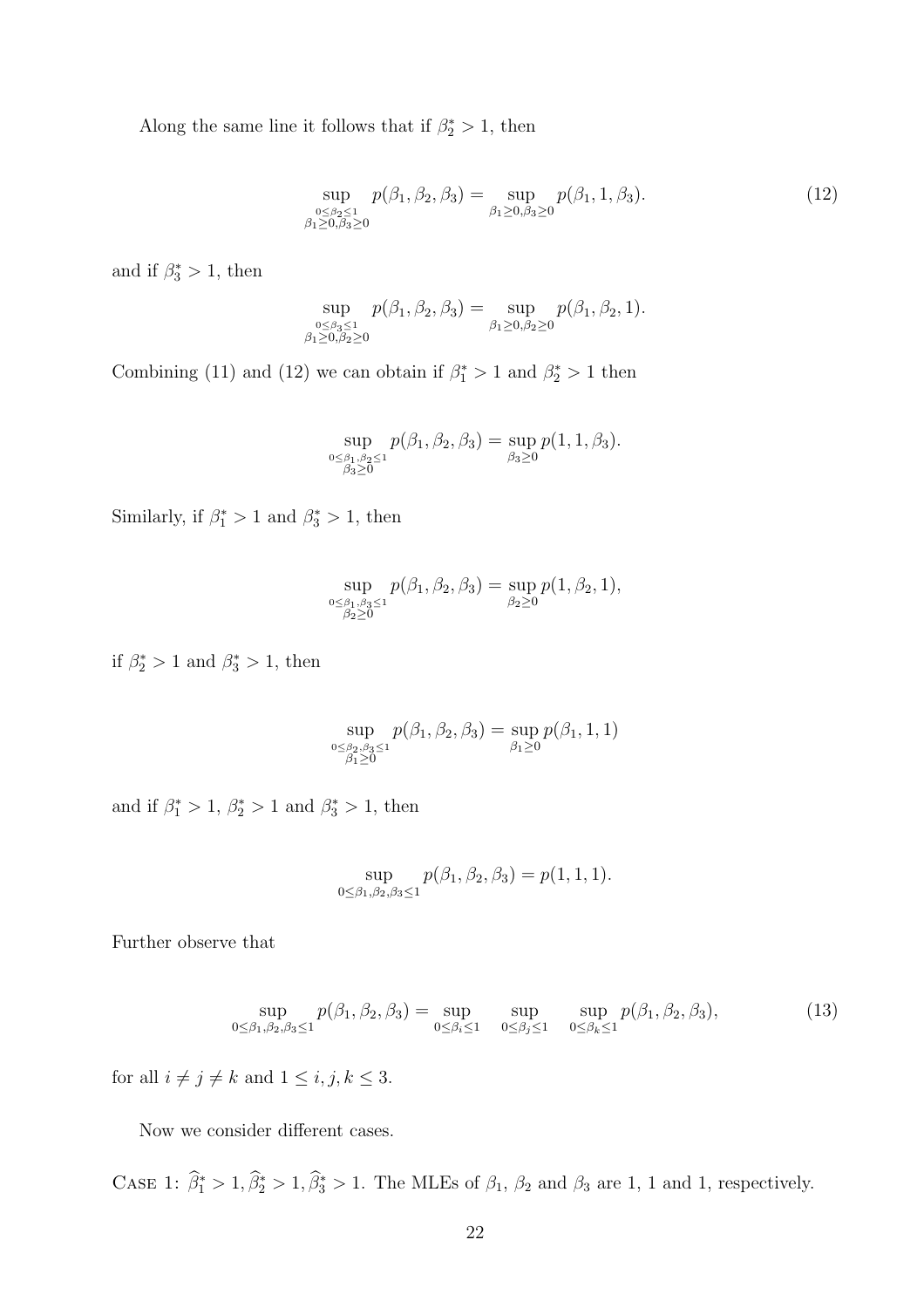CASE 2:  $\hat{\beta}_1^* > 1, \hat{\beta}_2^* > 1, \hat{\beta}_3^* \le 1$ . The MLEs of  $\beta_1$  and  $\beta_2$  are 1 and 1, respectively, and the MLEs of  $\beta_3$  can be obtained as the arg  $\max_{0 \leq \beta_3 \leq 1} p(1, 1, \beta_3)$ . Since  $p(1, 1, \beta_3)$  is an unimodal function, it has a unique maximum. Further, sup  $0 \leq \beta_1, \beta_2, \beta_3 \leq 1$  $p(\beta_1, \beta_2, \beta_3) = \sup$  $0 \leq \beta_3 \leq 1$  $p(1, 1, \beta_3)$  due to (13).

CASE 3:  $\hat{\beta}_1^* > 1, \hat{\beta}_2^* \leq 1, \hat{\beta}_3^* \leq 1$ . The MLEs of  $\beta_1$  is 1 and the MLEs of  $\beta_2$  and  $\beta_3$  can be obtained as the arg  $\max_{0 \leq \beta_2, \beta_3 \leq 1} p(1, \beta_2, \beta_3)$ . The function  $p(1, \beta_2, \beta_3)$  has a unique maximum and we repeat the same argument as before.

 $\Box$ The other cases can be considered along the same line. This proves Theorem 2.

# B Appendix

PROOF OF THEOREM 3:

We will provide the proof mainly for five stress level, although the same proof holds for the general case also. We will not consider the cases where any one or both of  $n_1$  and  $n_5$  is zero, since if  $n_1 = 0$  or  $n_5 = 0$ , the MLEs of all the parameters do not exists.

Case 1: Exactly one internal stress level with zero failure.

Here we consider  $m = 4$  and without loss of generality let  $n_3 = 0$ . The log-likelihood function is given by

$$
l(\theta_1, \beta_1, \beta_2, \beta_3, \beta_4) = -n \ln \theta_1 - (n_2 + n_4 + n_5) \ln \beta_1 - (n_4 + n_5) \ln \beta_2 - (n_4 + n_5) \ln \beta_3
$$

$$
-n_5 \ln \beta_4 - \frac{D_1}{\theta_1} - \frac{D_2}{\beta_1 \theta_1} - \frac{D_3}{\beta_1 \beta_2 \theta_1} - \frac{D_4}{\beta_1 \beta_2 \beta_3 \theta_1} - \frac{D_5}{\beta_1 \beta_2 \beta_3 \beta_4 \theta_1}.
$$
 (14)

It can be easily shown as in Theorem 1, that the function (14) has a unique global maximum and it does not have any local maximum. For a fixed  $\beta_2$ , the function (14) is maximized when

$$
\widehat{\theta}_1 = \frac{D_1}{n_1}, \quad \widehat{\beta}_1(\beta_2) = \frac{n_1(\beta_2 D_2 + D_3)}{n_2 \beta_2 D_1}, \quad \widehat{\beta}_3(\beta_2) = \frac{n_2 D_4}{n_4(\beta_2 D_2 + D_3)}, \quad \widehat{\beta}_4(\beta_2) = \frac{n_4 D_5}{n_5 D_4}.
$$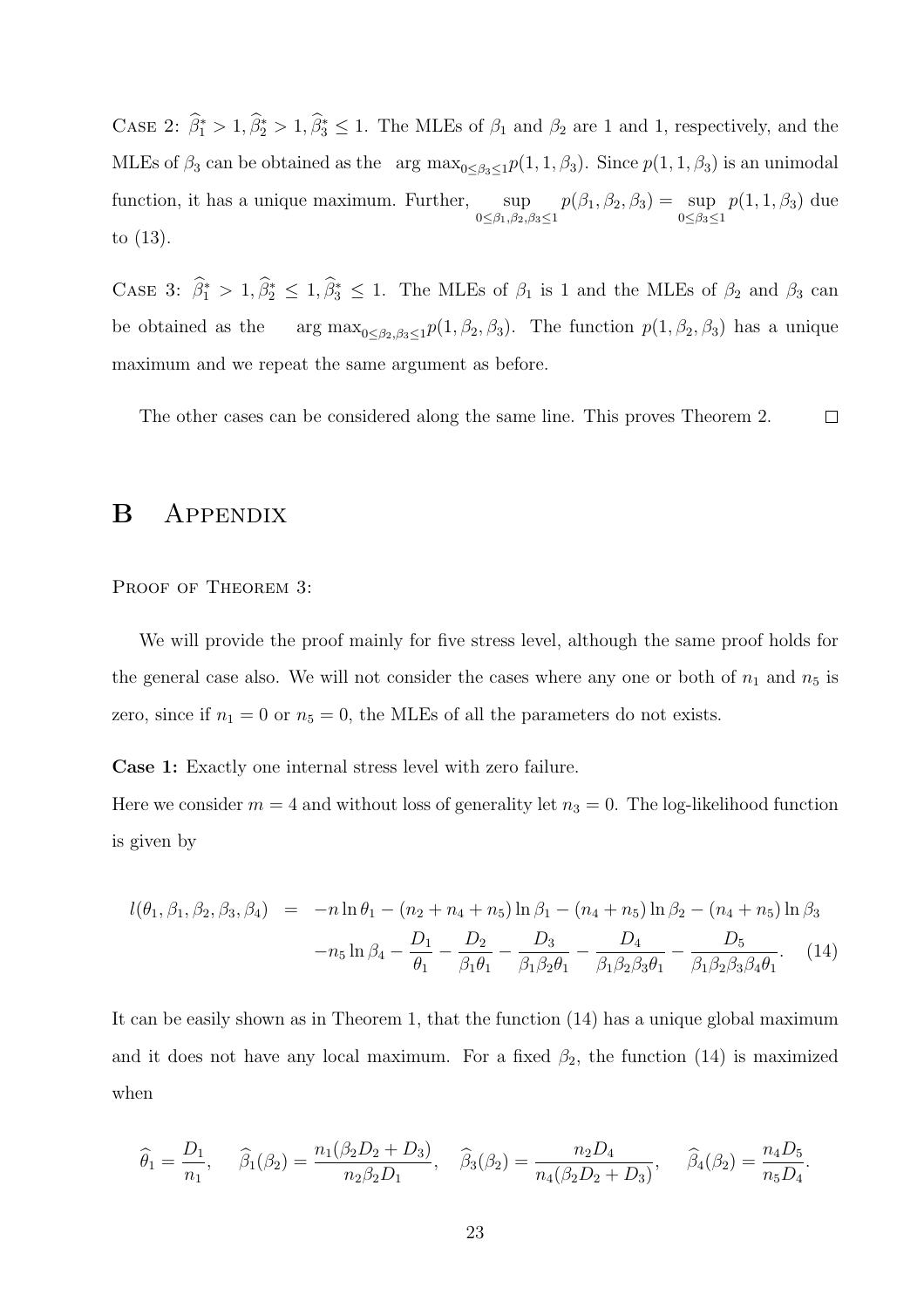Therefore, the profile log-likelihood of  $\beta_2$  without the additive constant is given by

$$
l_2(\beta_2) = n_2 \ln \beta_2 - n_2 \ln(\beta_2 D_2 + D_3).
$$

Since,

$$
\frac{dl_2(\beta_2)}{d\beta_2} = \frac{n_2 D_3}{\beta_2 D_2 + D_3} \ge 0,
$$

the profile log-likelihood of  $\beta_2$  is an increasing function of  $\beta_2$  (0 <  $\beta_2 \leq 1$ ). Hence, the maximum occurs at  $\beta_2 = 1$ . Therefore,

$$
\sup_{\theta_1 \ge 0 \atop 0 \le \beta_1, \beta_2, \beta_3, \beta_4 \le 1} l(\theta_1, \beta_1, \beta_2, \beta_3, \beta_4) = \sup_{\theta_1 \ge 0 \atop 0 \le \beta_1, \beta_3, \beta_4 \le 1} l(\theta_1, \beta_1, 1, \beta_3, \beta_4)
$$

Case 2: Zero failure at two disjoint stress levels.

Without loss of generality let us assume  $n_2 = 0$  and  $n_4 = 0$ . Therefore, the log-likelihood function is given by

$$
l(\theta_1, \beta_1, \beta_2, \beta_3, \beta_4) = -n \ln \theta_1 - (n_3 + n_5) \ln \beta_1 - (n_3 + n_5) \ln \beta_2 - n_5 \ln \beta_3 - n_5 \ln \beta_4
$$
  

$$
- \frac{D_1}{\theta_1} - \frac{D_2}{\beta_1 \theta_1} - \frac{D_3}{\beta_1 \beta_2 \theta_1} - \frac{D_4}{\beta_1 \beta_2 \beta_3 \theta_1} - \frac{D_5}{\beta_1 \beta_2 \beta_3 \beta_4 \theta_1}.
$$
 (15)

In this case also the function (15) has a unique global maximum and it does not have any local maximum. For fixed  $\beta_1$  and  $\beta_3$ , the function (15) is maximized when

$$
\widehat{\theta}_1(\beta_1, \beta_3) = \frac{\beta_1 D_1 + D_2}{n_1 \beta_1}, \quad \widehat{\beta}_2(\beta_1, \beta_3) = \frac{n_1(\beta_3 D_3 + D_4)}{n_3 \beta_3(\beta_1 D_1 + D_2)}, \quad \widehat{\beta}_4(\beta_1, \beta_3) = \frac{n_3 D_5}{n_5(\beta_3 D_3 + D_4)}.
$$

Therefore, the profile log-likelihood of  $\beta_1$  and  $\beta_3$  is given by

$$
l_{13}(\beta_1, \beta_3) = n_1 \ln \beta_1 + n_3 \ln \beta_3 - n_1 \ln(\beta_1 D_1 + D_2) - n_3 \ln(\beta_3 D_3 + D_4).
$$

Since,  $l_{13}(\beta_1, \beta_3)$  can be expressed as the sum of two functions where one depends on  $\beta_1$  only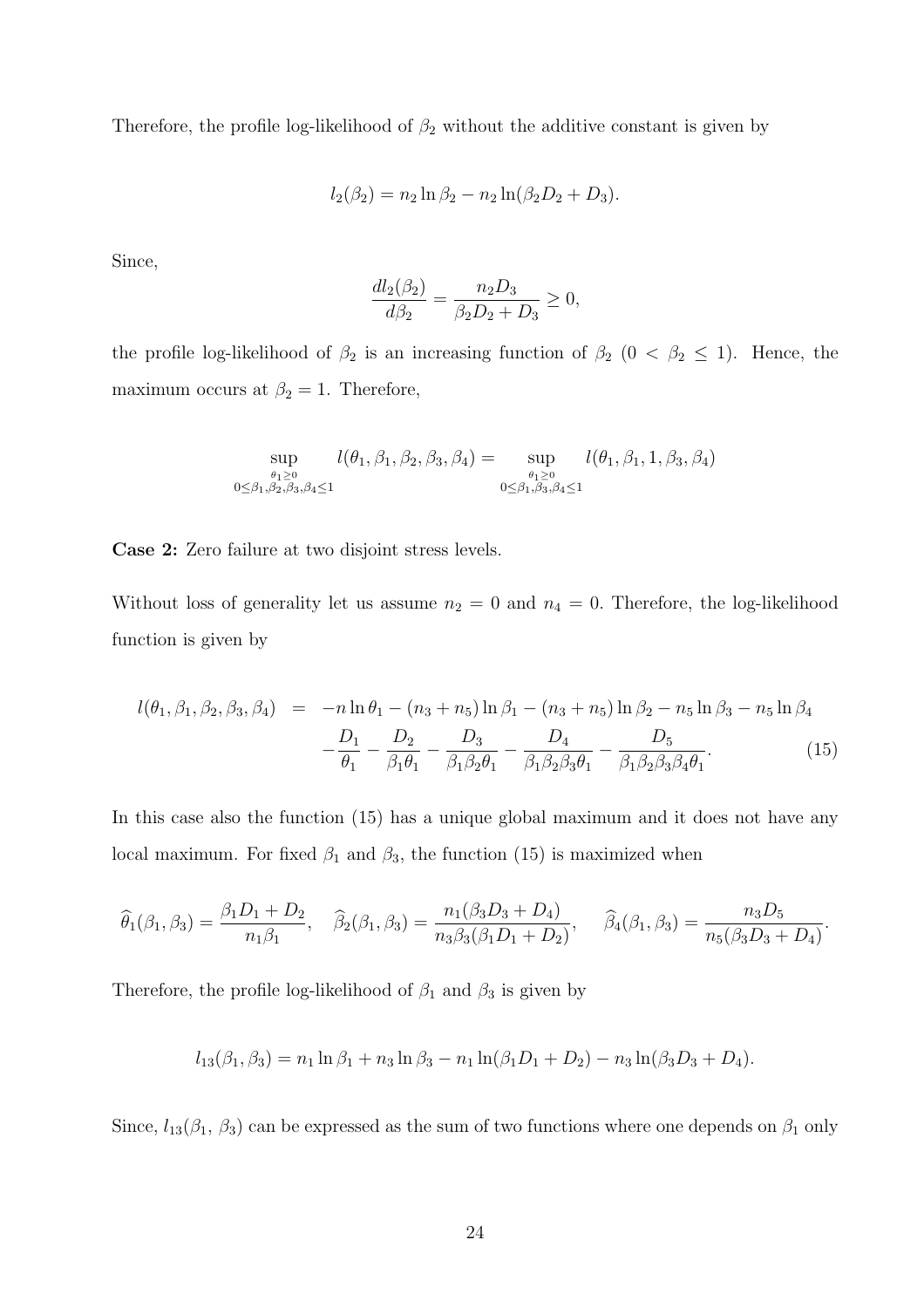and other depends on  $\beta_2$  only and

$$
\frac{\delta l_{13}(\beta_1, \beta_3)}{\delta \beta_1} = \frac{n_1 D_2}{\beta_1(\beta_1 D_1 + D_2)} \ge 0 \quad \text{and} \quad \frac{\delta l_{13}(\beta_1, \beta_3)}{\delta \beta_3} = \frac{n_3 D_4}{\beta_3(\beta_3 D_3 + D_4)} \ge 0,
$$

the profile log-likelihood of  $\beta_1$  and  $\beta_3$ , is an increasing function of  $\beta_1$  and  $\beta_3$  ( $0 \le \beta_1, \beta_3 \le 1$ ). Therefore,  $\widehat{\beta}_1 = 1$  and  $\widehat{\beta}_3 = 1$  maximize the log-likelihood function. Hence,

$$
\sup_{\substack{\theta_1 \ge 0 \\ 0 \le \beta_1, \beta_2, \beta_3, \beta_4 \le 1}} l(\theta_1, \beta_1, \beta_2, \beta_3, \beta_4) = \sup_{\substack{\theta_1 \ge 0 \\ 0 \le \beta_2, \beta_4 \le 1}} l(\theta_1, 1, \beta_2, 1, \beta_4).
$$

Case 3: Zero failure at two consecutive stress levels.

Without loss of generality let us assume that  $n_3 = 0$  and  $n_4 = 0$ . Therefore, the log-likelihood function without the additive constant is given by

$$
l(\theta_1, \beta_1, \beta_2, \beta_3, \beta_4) = -n \ln \theta_1 - (n_2 + n_5) \ln \beta_1 - n_5 \ln \beta_2 - n_5 \ln \beta_3 - n_5 \ln \beta_4
$$
  

$$
- \frac{D_1}{\theta_1} - \frac{D_2}{\beta_1 \theta_1} - \frac{D_3}{\beta_1 \beta_2 \theta_1} - \frac{D_4}{\beta_1 \beta_2 \beta_3 \theta_1} - \frac{D_5}{\beta_1 \beta_2 \beta_3 \beta_4 \theta_1}.
$$

In this case also it can be shown as before that for

$$
\sup_{\substack{\theta_1 \ge 0 \\ 0 \le \beta_1, \beta_2, \beta_3, \beta_4 \le 1}} l(\theta_1, \beta_1, \beta_2, \beta_3, \beta_4) = \sup_{\substack{\theta_1 \ge 0 \\ 0 \le \beta_1, \beta_4 \le 1}} l(\theta_1, \beta_1, 1, 1, \beta_4).
$$

Hence, the result follows. In general it can be shown that the MLE of  $\beta_k = 1$  if  $n_{k+1} = 0$  for  $k = 1, 2, \ldots m - 1.$ 

# References

- [1] Bagdanavicius, V. B. and Nikulin, M. *Accelerated life models: modeling and statistical analysis*. Chapman and Hall CRC Press, Boca Raton, Florida, 2002.
- [2] Balakrishnan, N. A synthesis of exact inferential results for exponential step-stress models and associated optimal accelerated life-tests. *Metrika*, 69:351–396, 2009.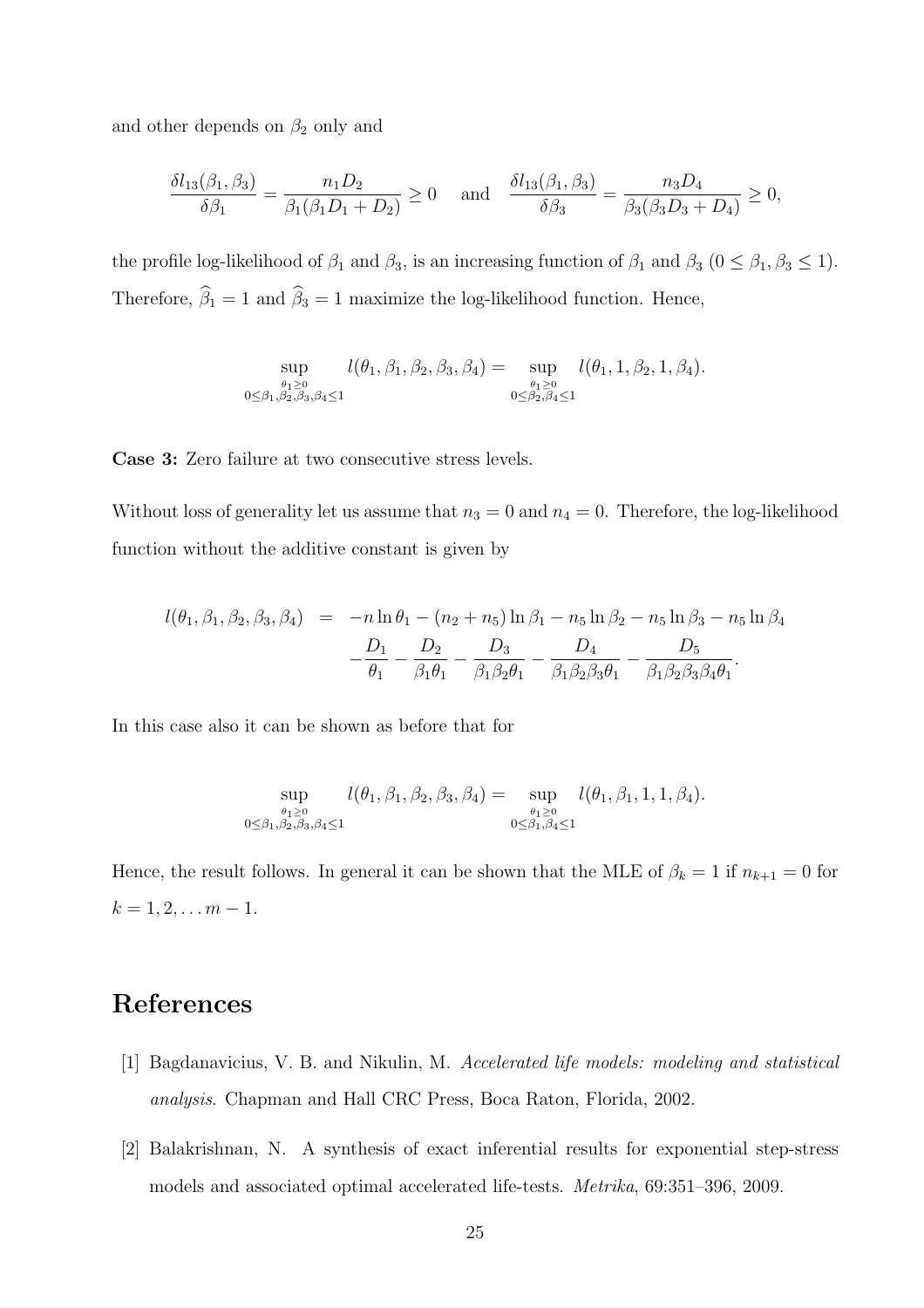- [3] Balakrishnan, N., Beutner, E., and Kateri, M. Order restricted inference for exponential step-stress models. *IEEE Transactions on Reliability*, 58:132–142, 2009.
- [4] Balakrishnan, N., Kannan, N., Lin, C. T., and Ng, H. K. T. Point and interval estimation for Gaussian distribution based on progressive Type-II censored samples. *IEEE Transactions on Reliability*, 52:90–95, 2003.
- [5] Balakrishnan, N. and Xie, Q. Exact inference for a simple step-stress model with Type-I hybrid censored data from the exponential distribution. *Journal of Statistical Planning and Inference*, 137:3268–3290, 2007.
- [6] Balakrishnan, N. and Xie, Q. Exact inference for a simple step-stress model with Type-II hybrid censored data from the exponential distribution. *Journal of Statistical Planning and Inference*, 137:2543–2563, 2007.
- [7] Drop, J. R., Mazzuchi, T. A., Fornell, G. E., and Pollock, L. R. A Bayes approach to step-stress accelerated life testing. *IEEE Transactions on Reliability*, 45:491–498, 1996.
- [8] Ganguly, A., Kundu, D., and Mitra, S. Bayesian analysis of simple step-stress model under weibull lifetimes. *IEEE Transactions on Reliability*, 64:473–485, 2015.
- [9] Greven, S., Bailer, A. J., Kupper, L. L., Muller, K. E., and Craft, J. L. A parametric model for studying organism fitness step stress experiments. *Biometrics*, 60:793–799, 2004.
- [10] Kateri, M. and Kamps, U. Inference in step-stress model based on failure rates. *Statistical Papers*, 56:639–660, 2015.
- [11] Kundu, D. and Ganguly, A. *Analysis of Step-Stress Models*. Academic Press, London, 2017.
- [12] Lee, J. and Pan, R. Bayesian analysis of step-stress accelerated life test with exponential distribution. *Quality and Reliability Engineering International*, 28:353–361, 2011.
- [13] Mitra, S., Ganguly, A., Samanta, D., and Kundu, D. On simple step-stress model for two-parameter exponential distribution. *Statistical Methodology*, 15:95–114, 2013.